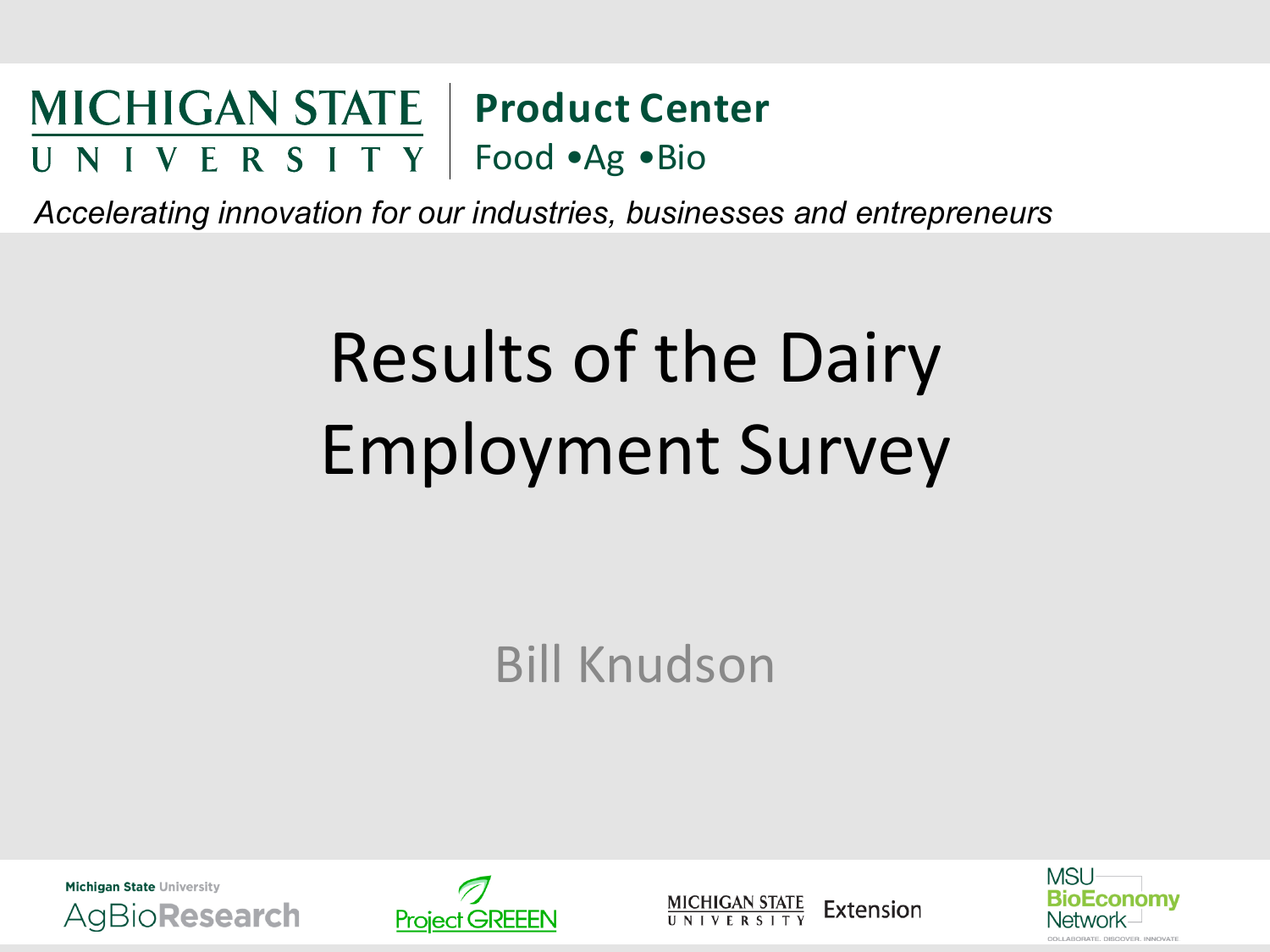# **Outline**

- Methods
- Results
	- Access to workers is an issue for many
		- farms
	- Larger farms tend to pay higher wages than smaller farms; there is little relationship between benefits offered and farm size
- **Conclusions** 
	- - Workers need more life skills
	- Workers need more hands on experience in some cases
	- A web based job board would be useful

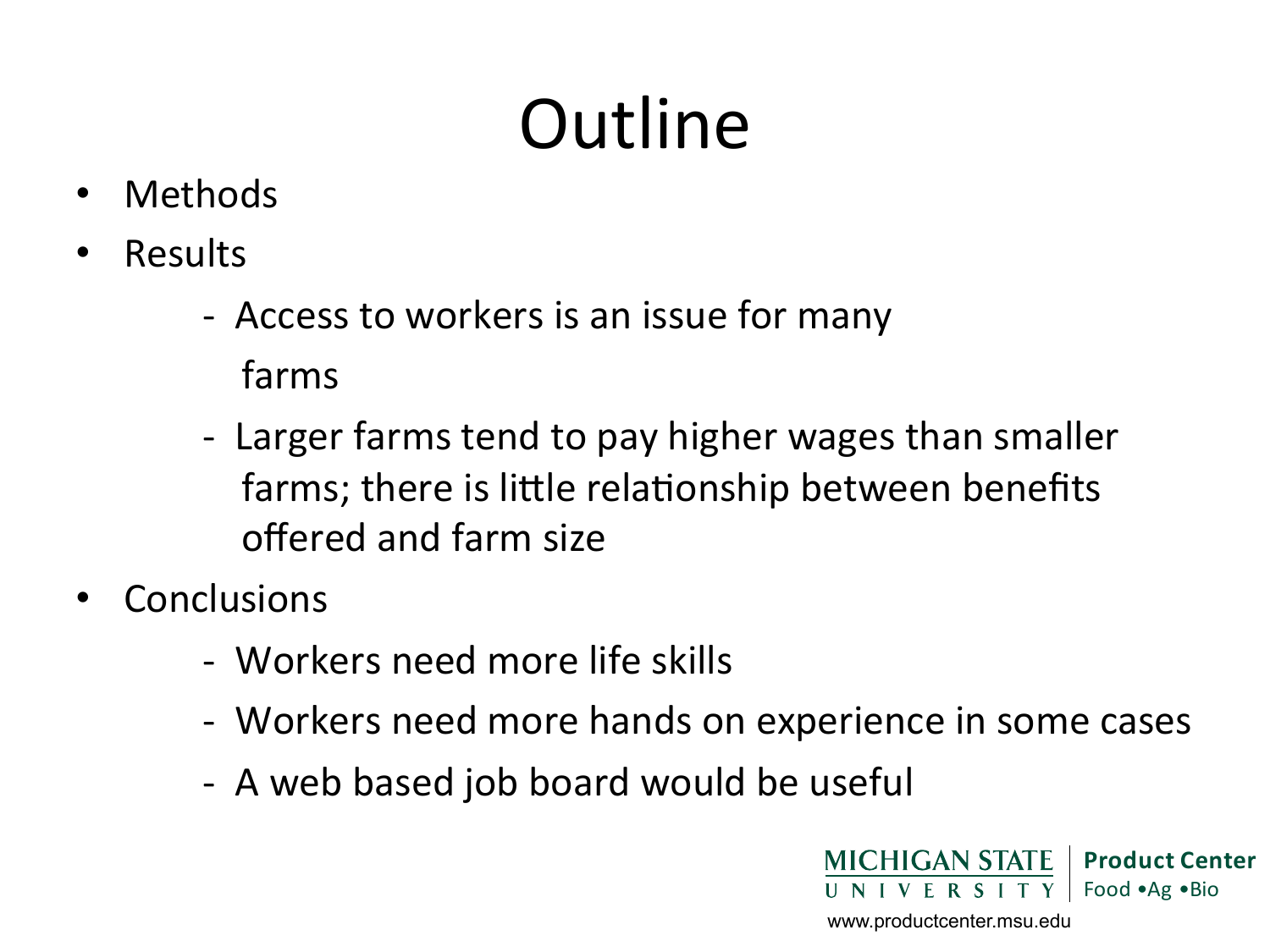## Methods

- Used a questionnaire to get broad information
	- 150 questionnaires sent; 102 returned (68% response rate)
- Used focus groups to get more in-depth information

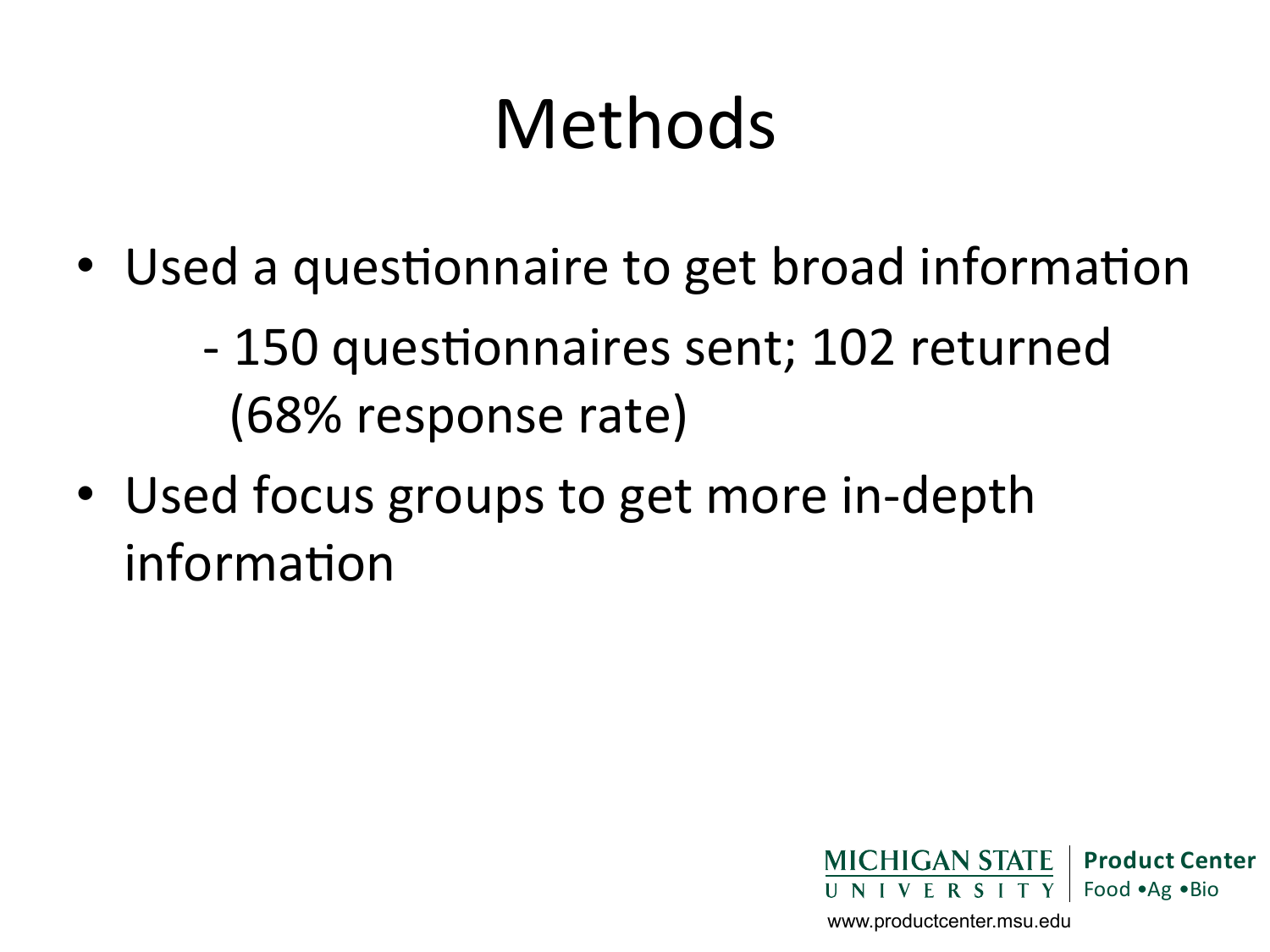#### Distribution of Mail Respondents

**Responses by Size of Farm** 

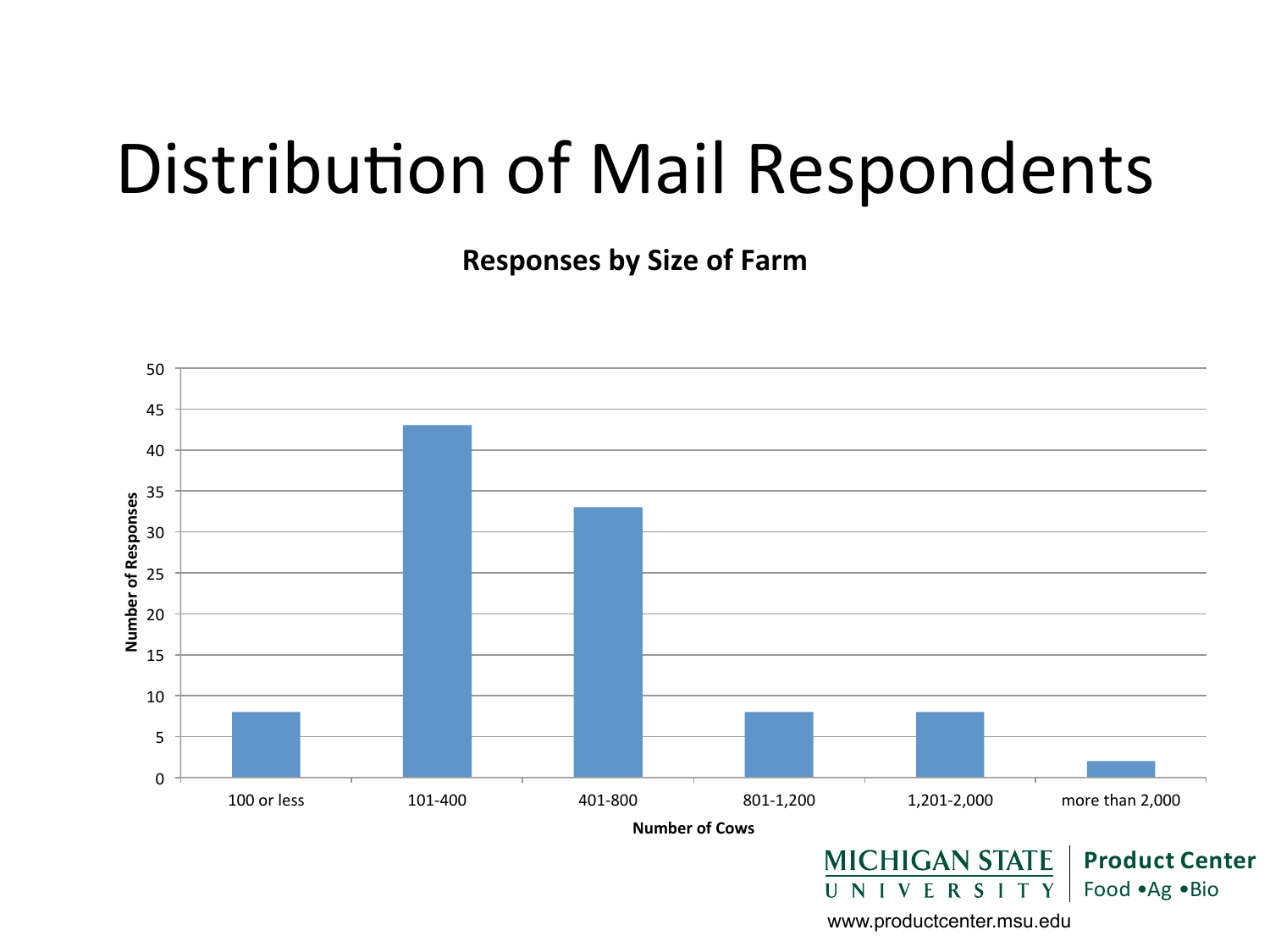#### Number of Employees

**Number of Non-Family Employees** 



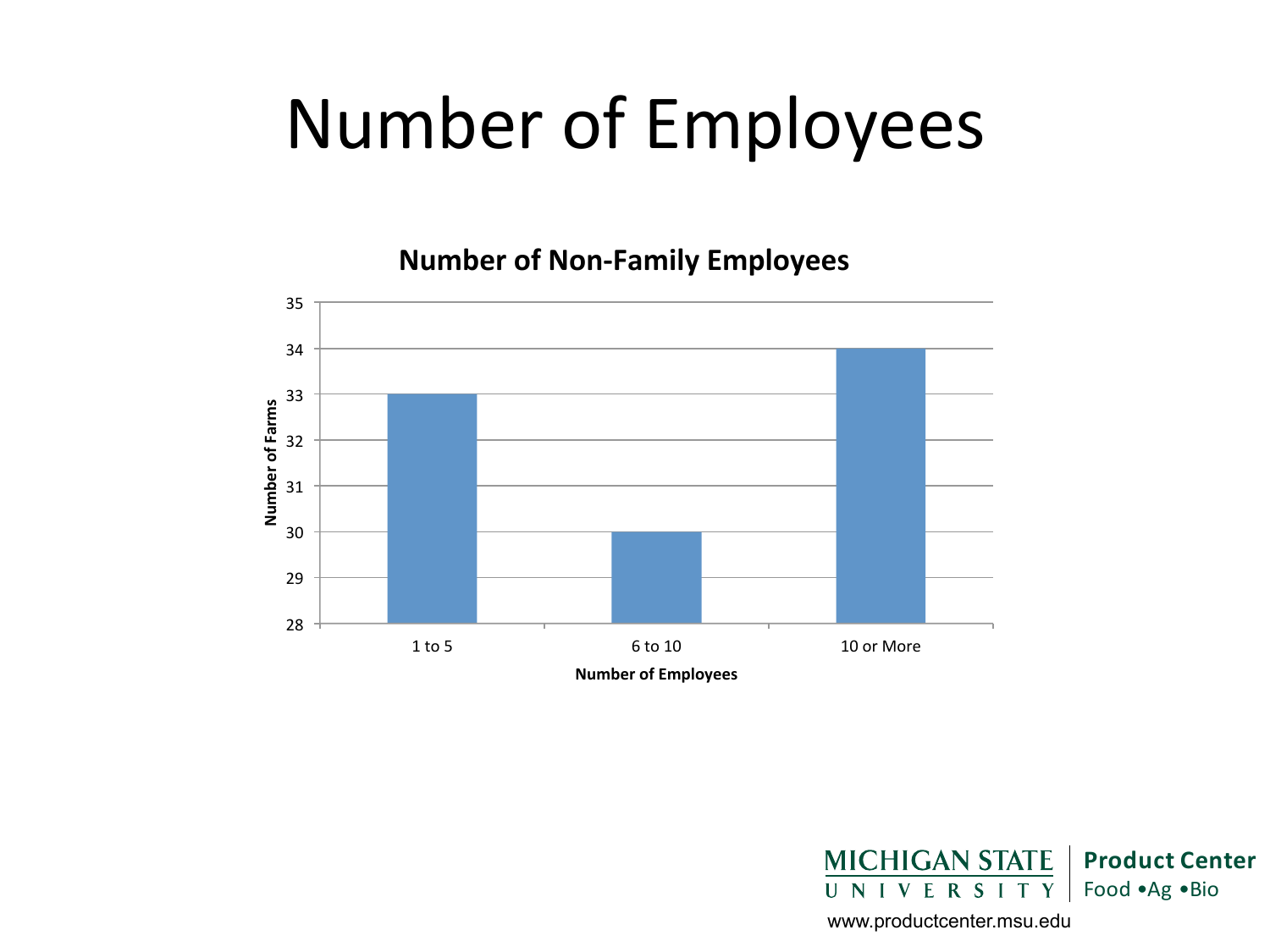#### Summary of the Previous Charts

- The distribution of respondents by farm size is similar to Michigan dairy farms; large farms are neither over nor underrepresented.
- Dairy farms are rather large employers of labor; one third of farms hire more than 10 people. Large farms have more than 30 employees.

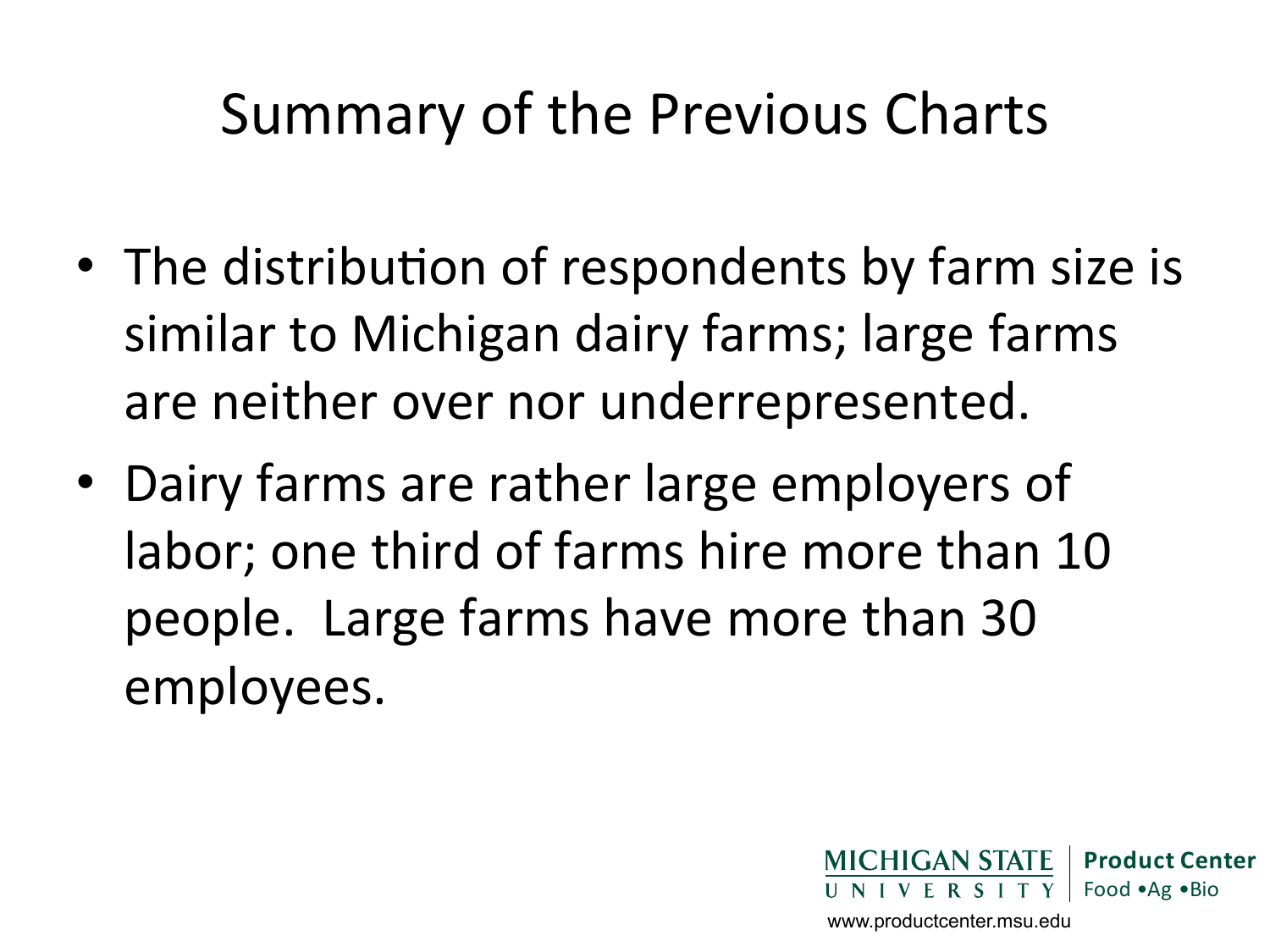#### Wages Offered to Beginning or Unskilled Workers

**Wage Rate for Beginning or Unskilled Workers** 

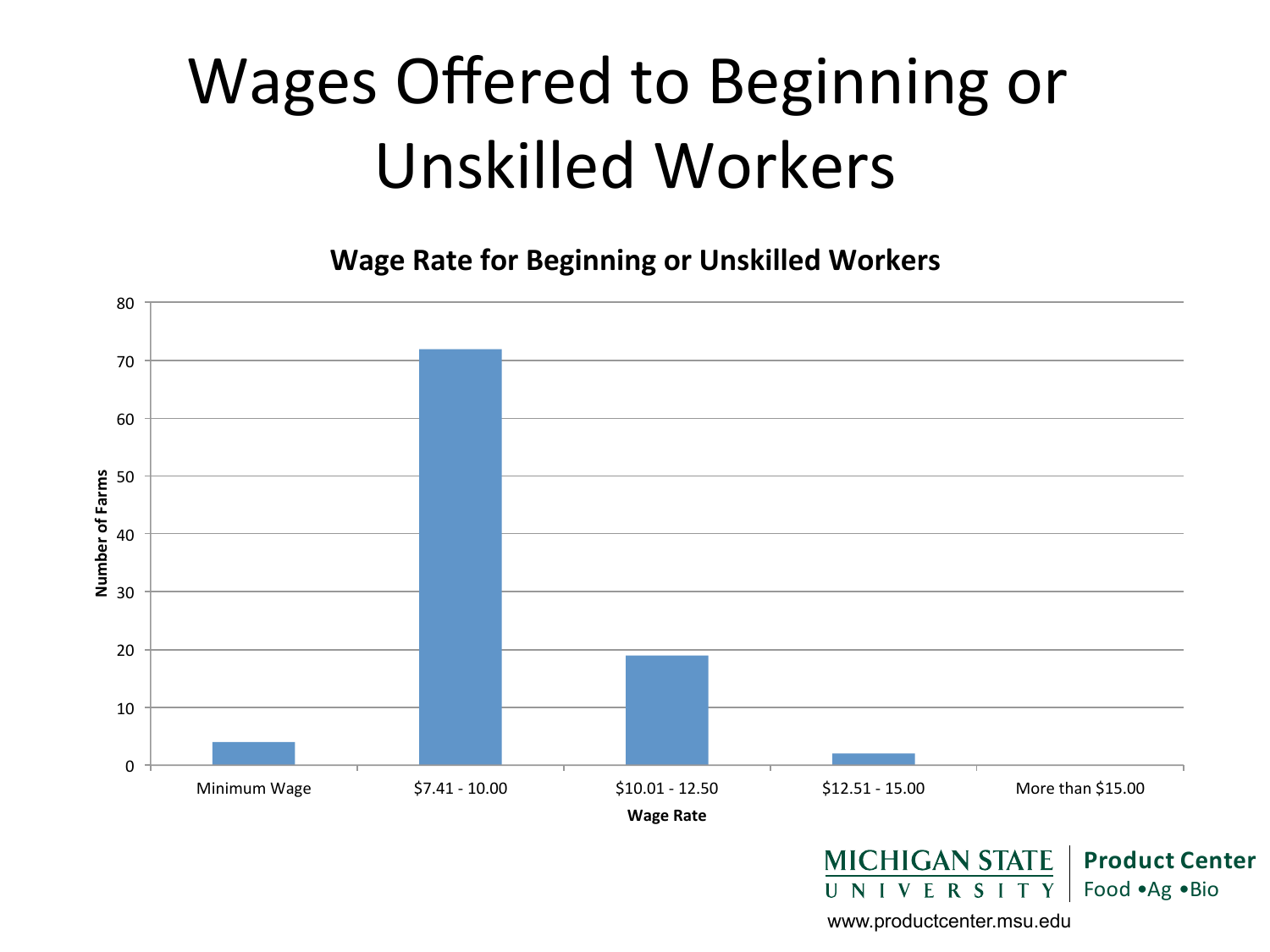## Wages for New and Unskilled Worker by Size of Farm

**Wages for New or Unskilled Workers by Size of Farm** 

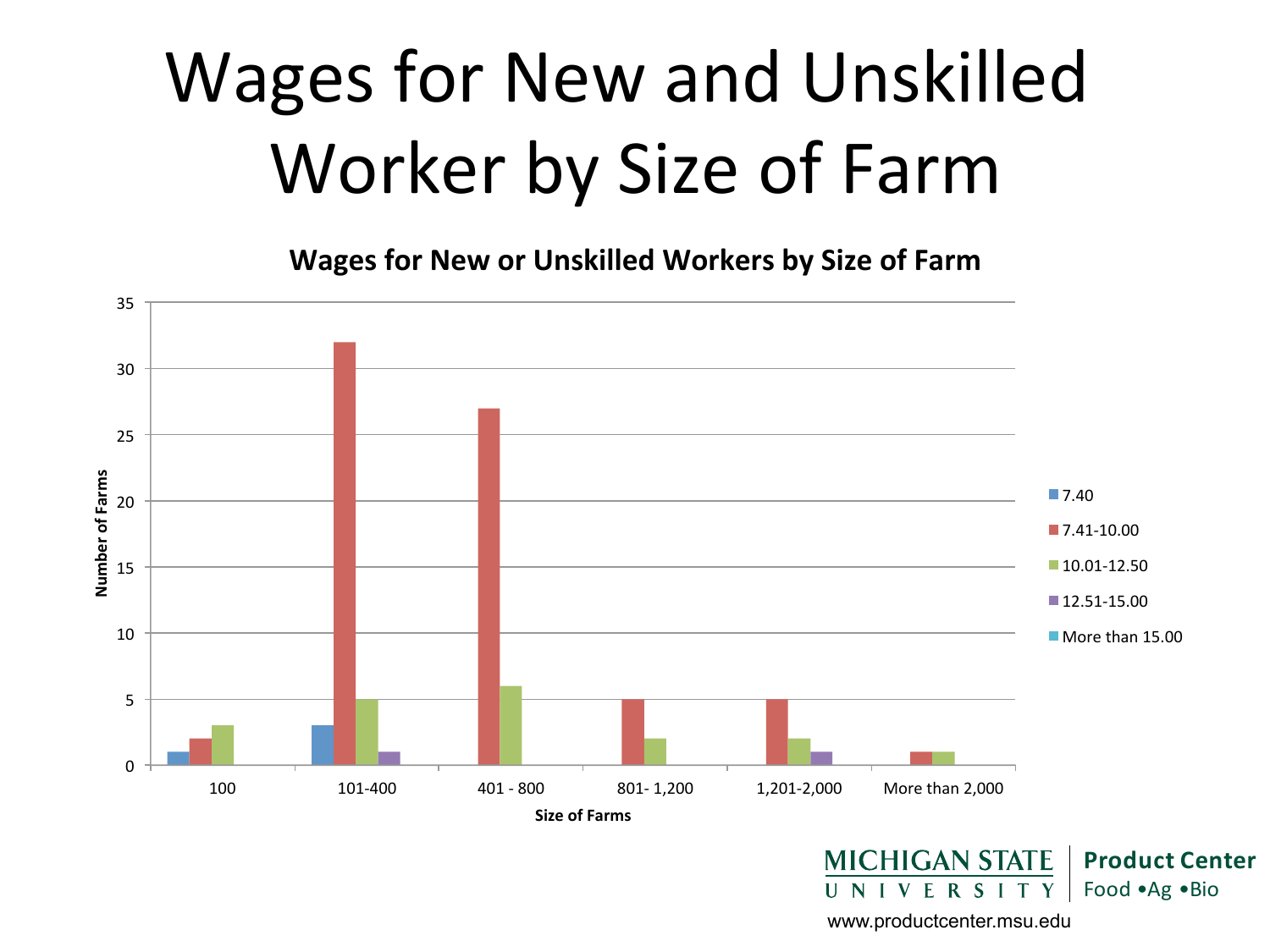## Benefits Offered to New and Unskilled Workers

**Number of Farms Offering Select Benefits to Entry Level or Unskilled Workers** 



www.productcenter.msu.edu

Y

UNIVERSIT

Food • Ag • Bio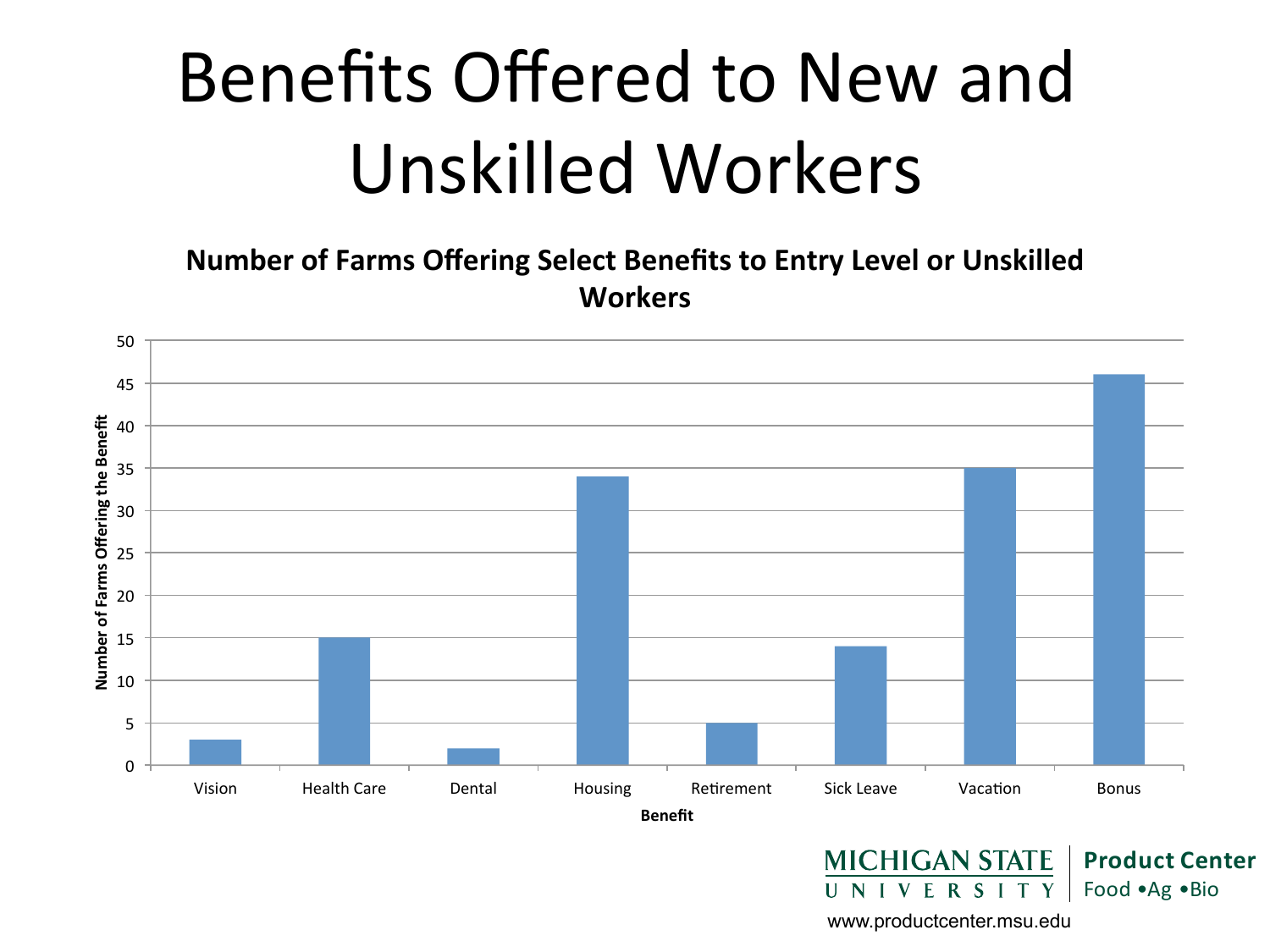## Beginning and Unskilled Worker Benefits Offered by Size of Farm

**Benefits Offered Beginning or Unskilled Workers by Size of Farm** 



www.productcenter.msu.edu

UNIVERSITY

Food • Ag • Bio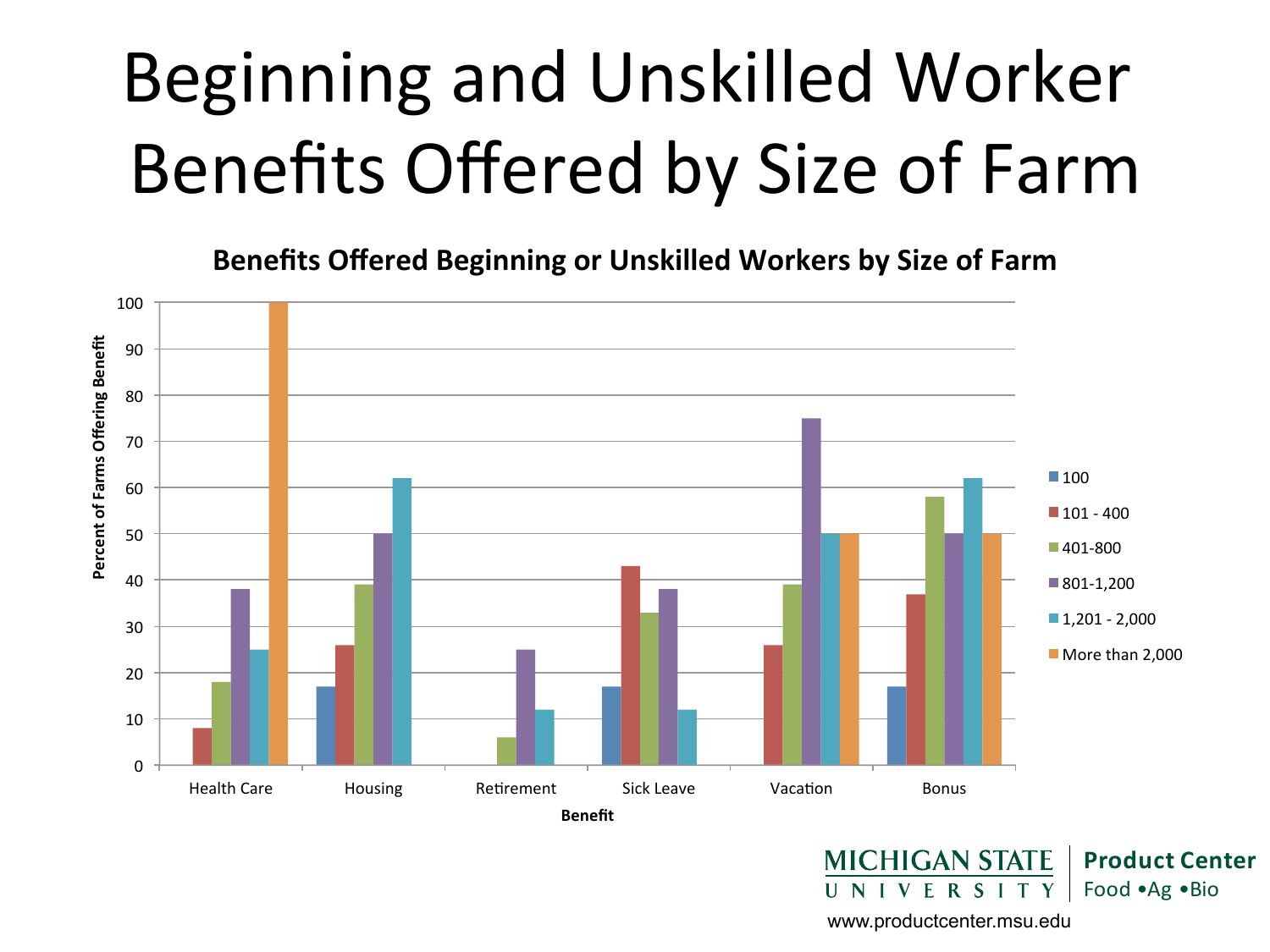# Summary of Beginning and Unskilled Wages and Benefits

- It appears that larger farms tend to pay somewhat higher wages than smaller farms
- But the vast majority of farmers pay between \$7.41 and \$10.00 an hour.
- Other than housing there is not much of a relationship between size of farm and benefit offered (2,000 cows or more farms need to be interpreted carefully because there were only two respondents), meat is another benefit that some farms offer.

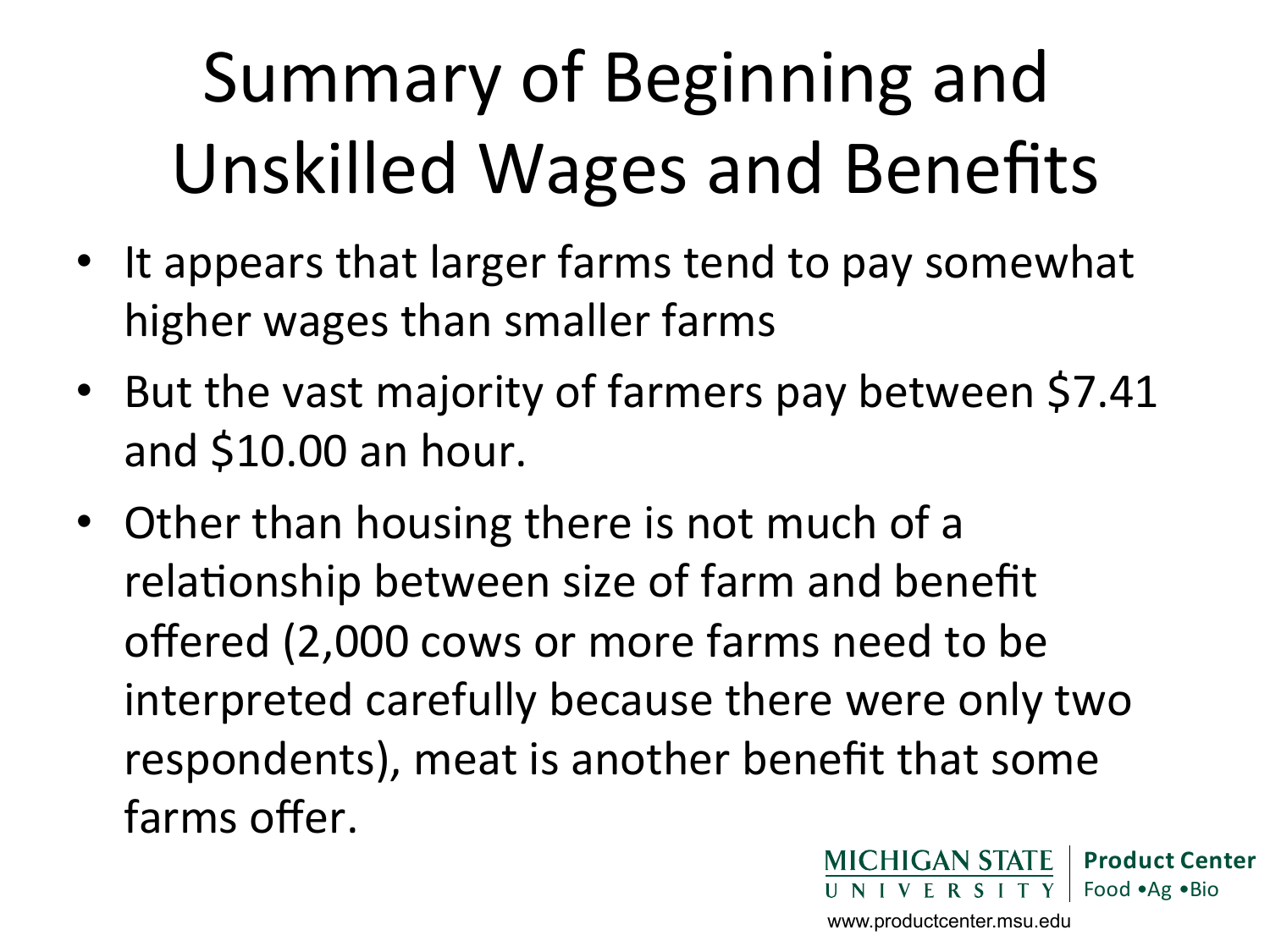#### Salaries Offered to Skilled Workers

**Salaries for Skilled Workers** 



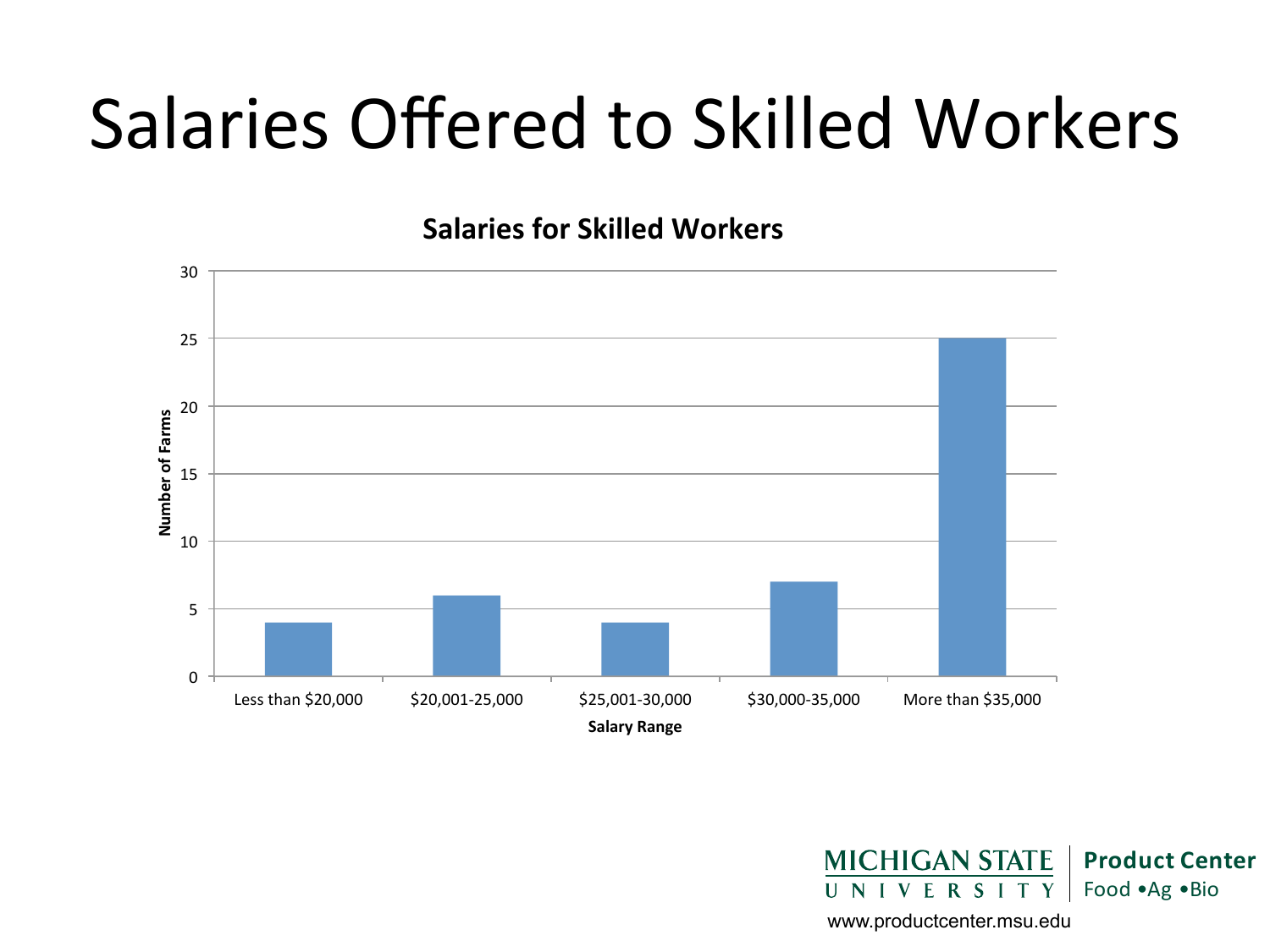#### Wages Offered to Skilled Workers



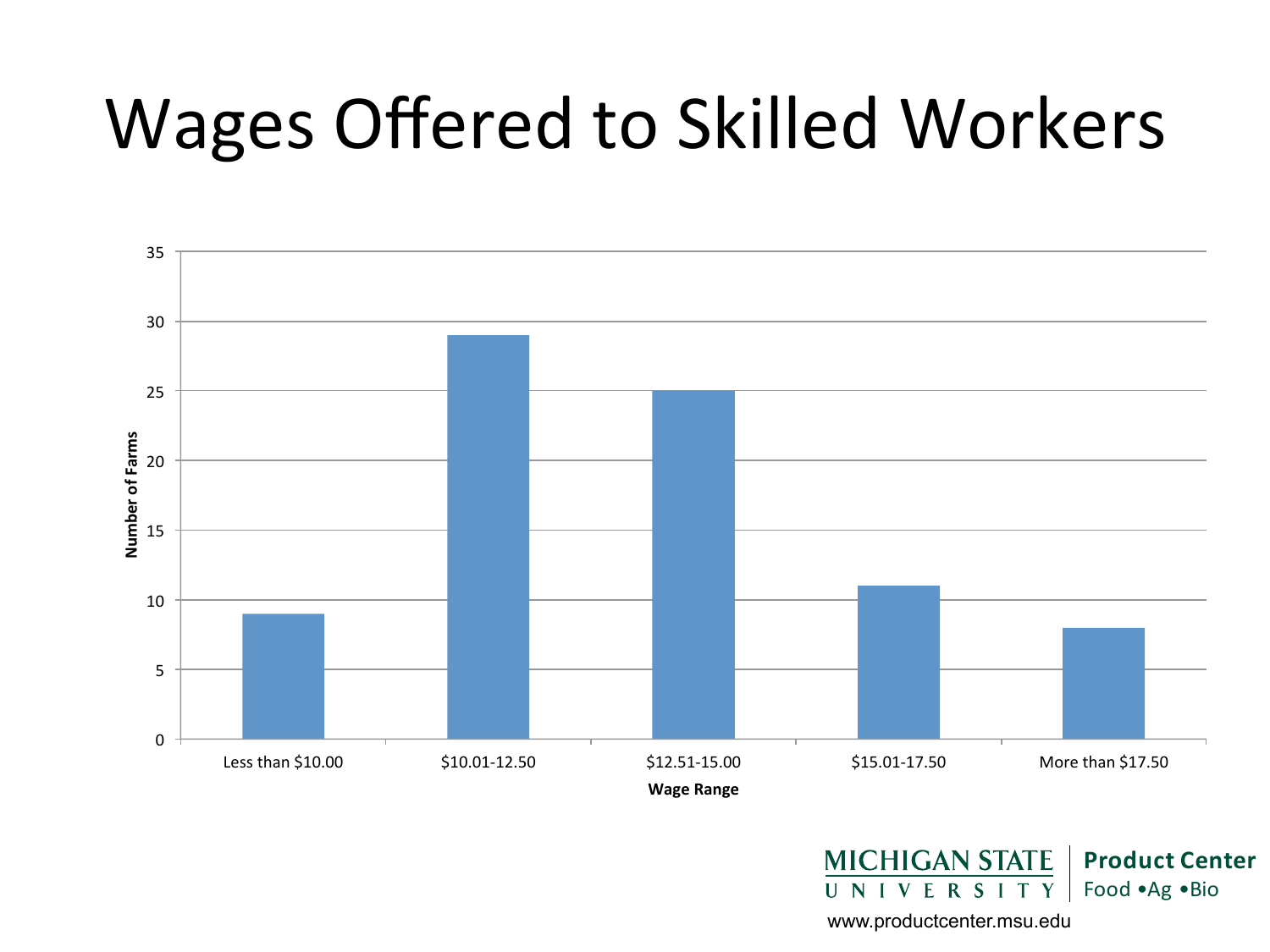## Wages Paid to Skilled Workers by Size of Farm

**Skilled Wages by Size of Farm** 



**Size of Farm** 

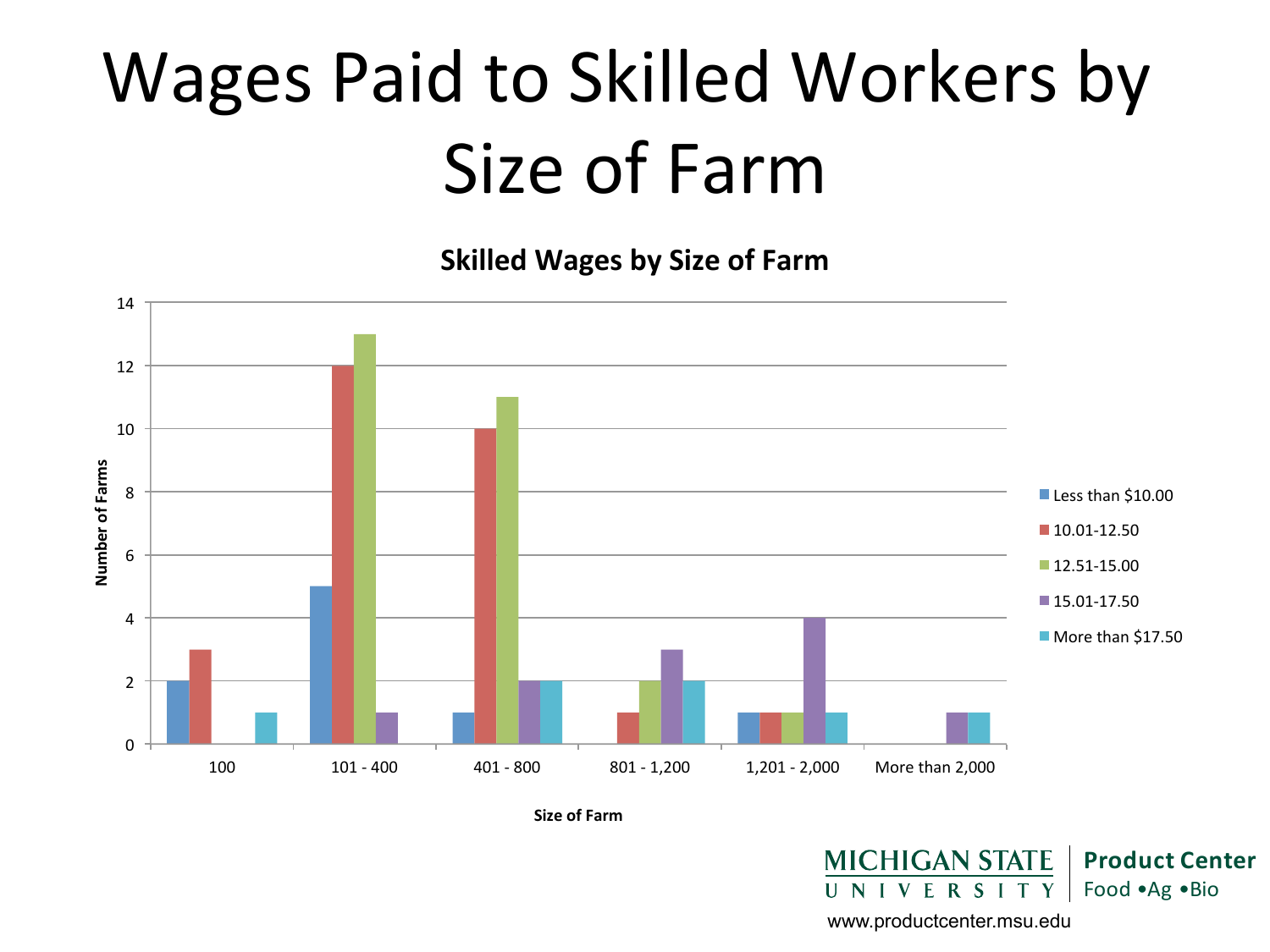#### Benefits Offered to Skilled Workers

**Skilled Worker Benefits** 



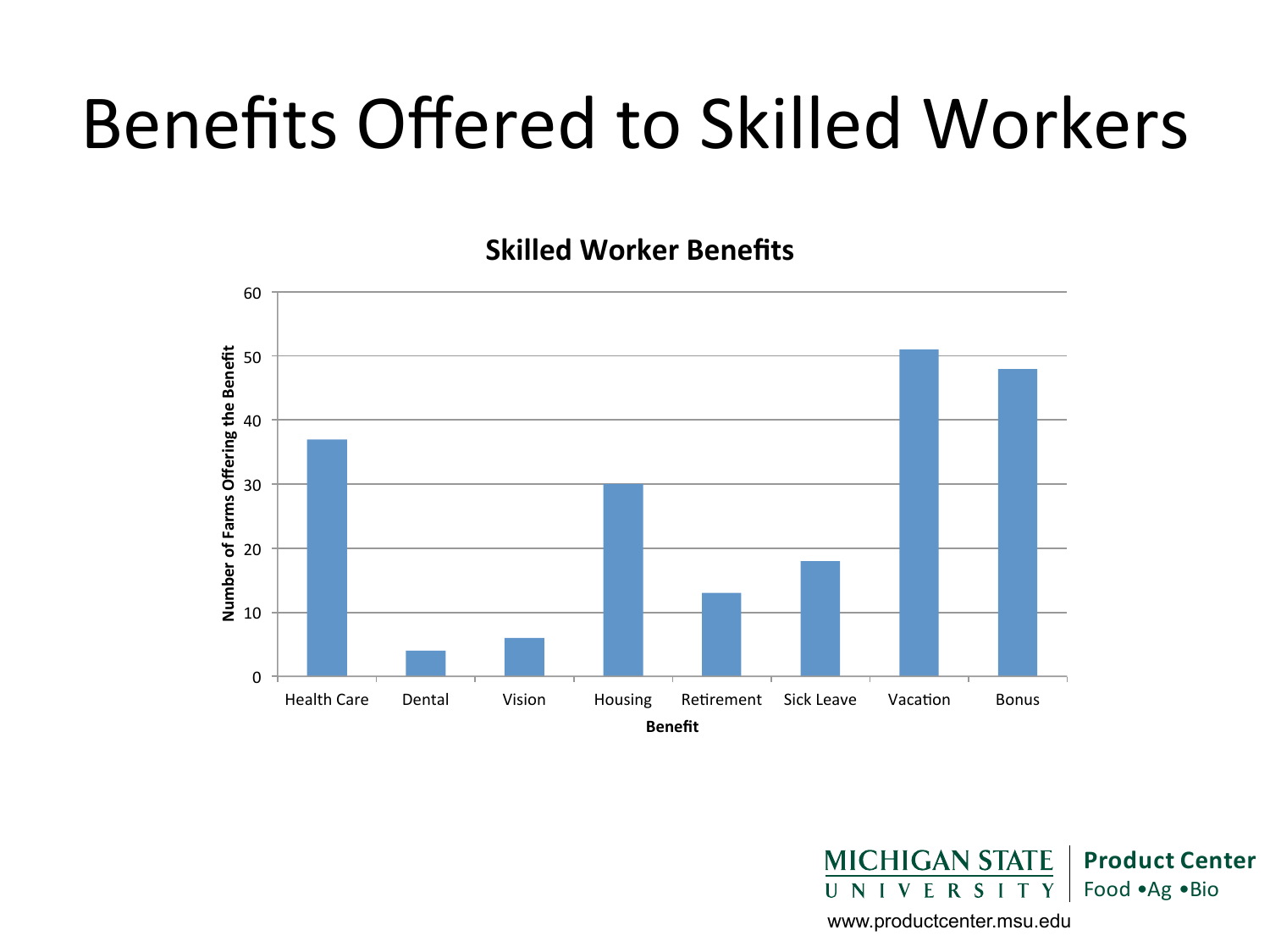#### Benefits Offered by Size of Farm

**Benefits Offered Skilled Workers by Size of Farm** 



Food • Ag • Bio

www.productcenter.msu.edu

UNIVERSITY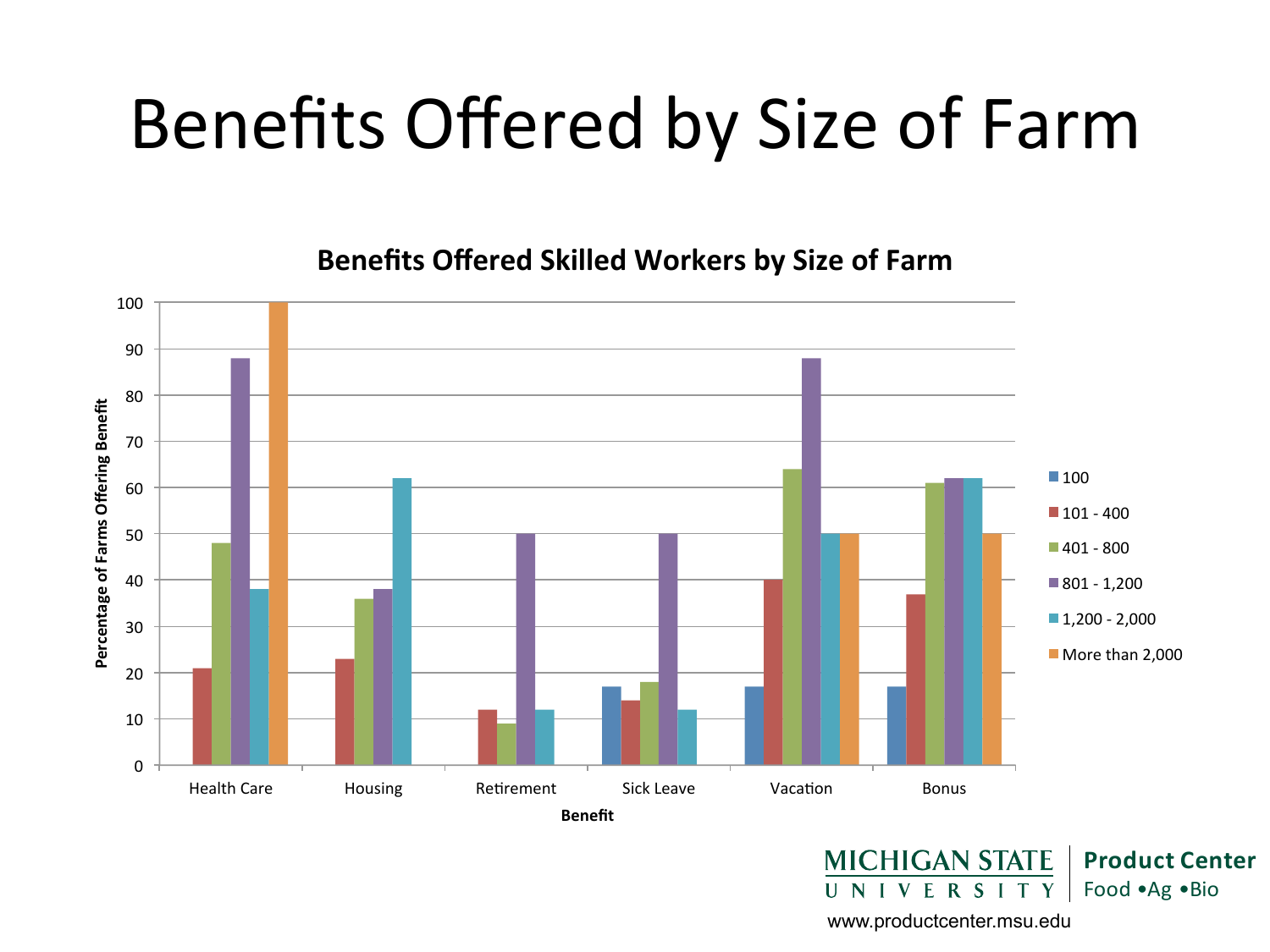## Summary of Salaries, Wages and Benefits for Skilled Workers

- While wages are more dispersed for skilled than unskilled workers, a solid majority make between \$10.00 and \$15.00 an hour.
- Health care and vacation are far more common for skilled than unskilled workers, meat is also a benefit that some farms provide.
- With the exception of housing, farms between 800 and 1,200 cows appear to offer the most benefits  $$ although it should be noted that this is small number of farms.

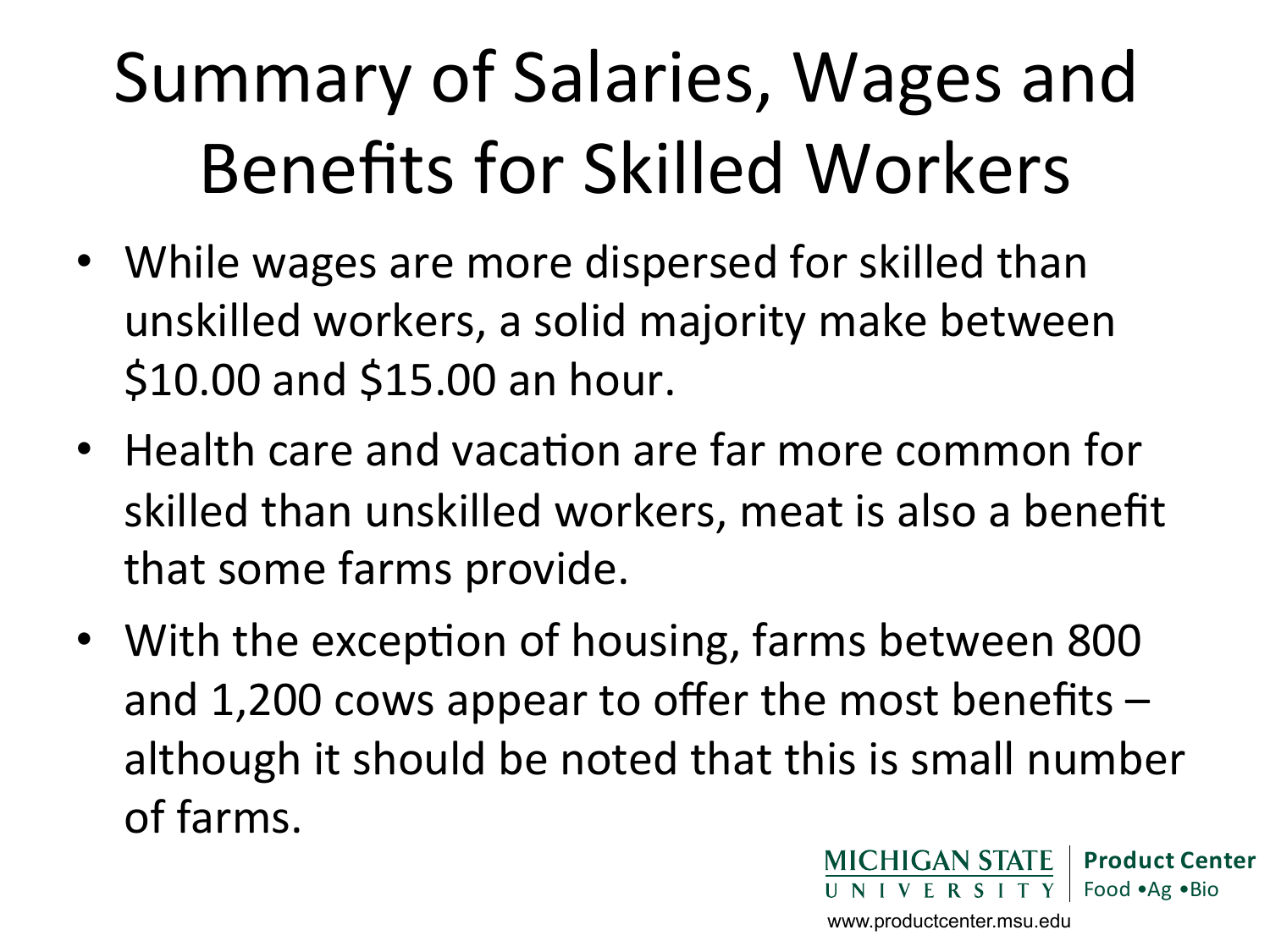#### Salaries for Managers

**Manager Salaries** 

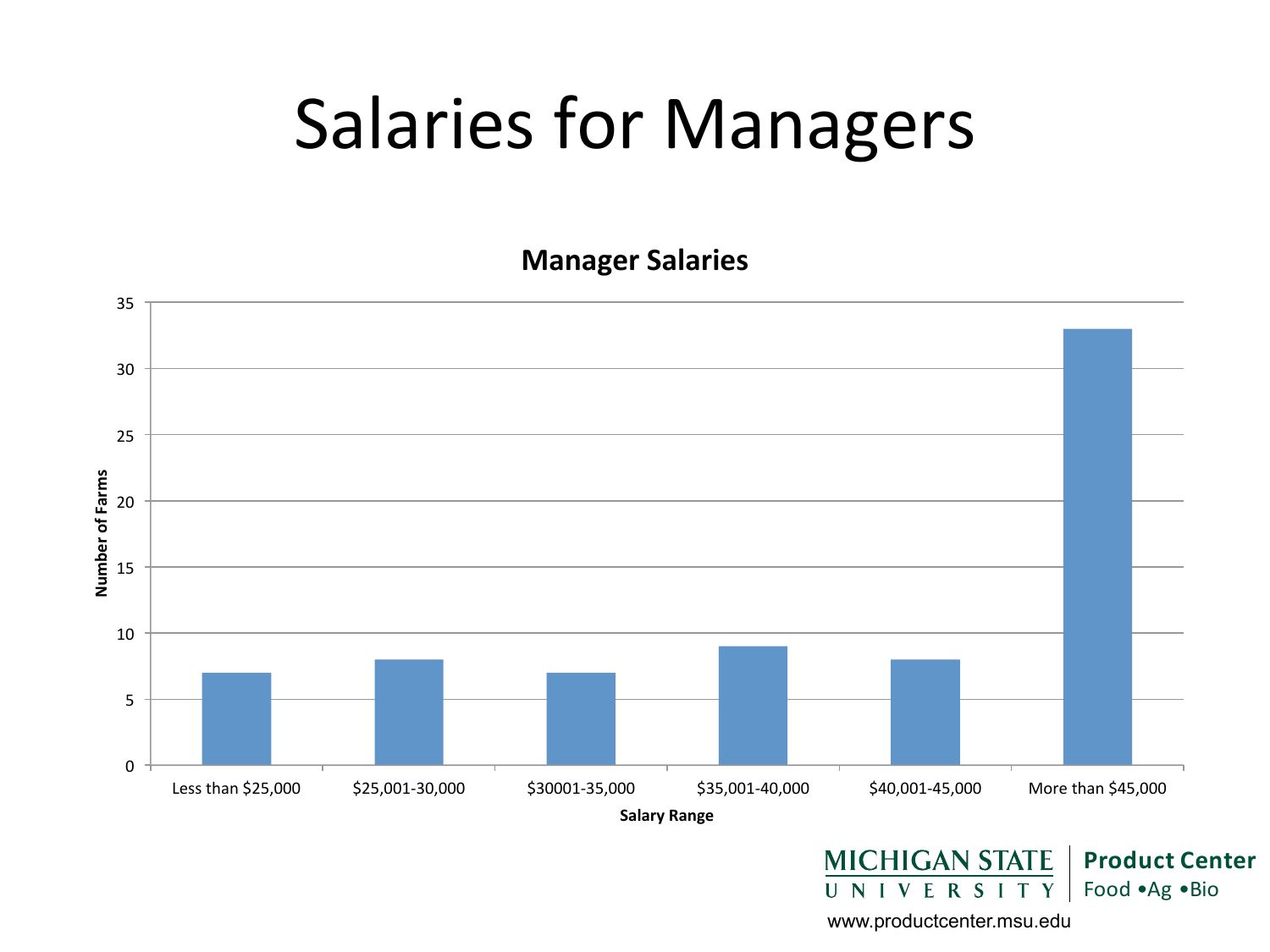#### Manager Salaries by Size of Farm

**Manager Salary by Size of Farm** 



**MICHIGAN STATE Product Center** UNIVERSITY Food •Ag •Bio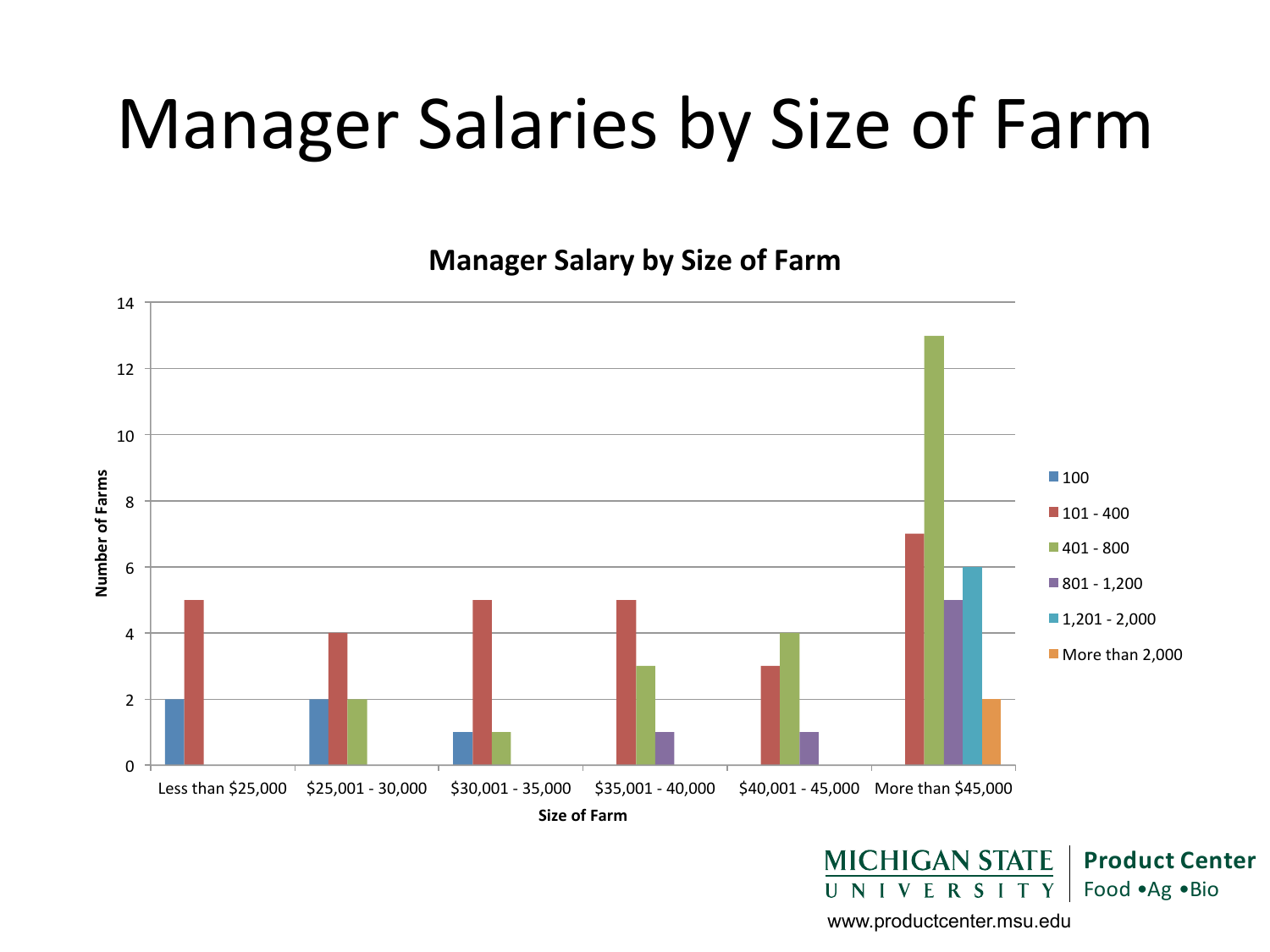#### **Manager Benefits**

**Manager Benefits** 



UNIVERSITY Food • Ag • Bio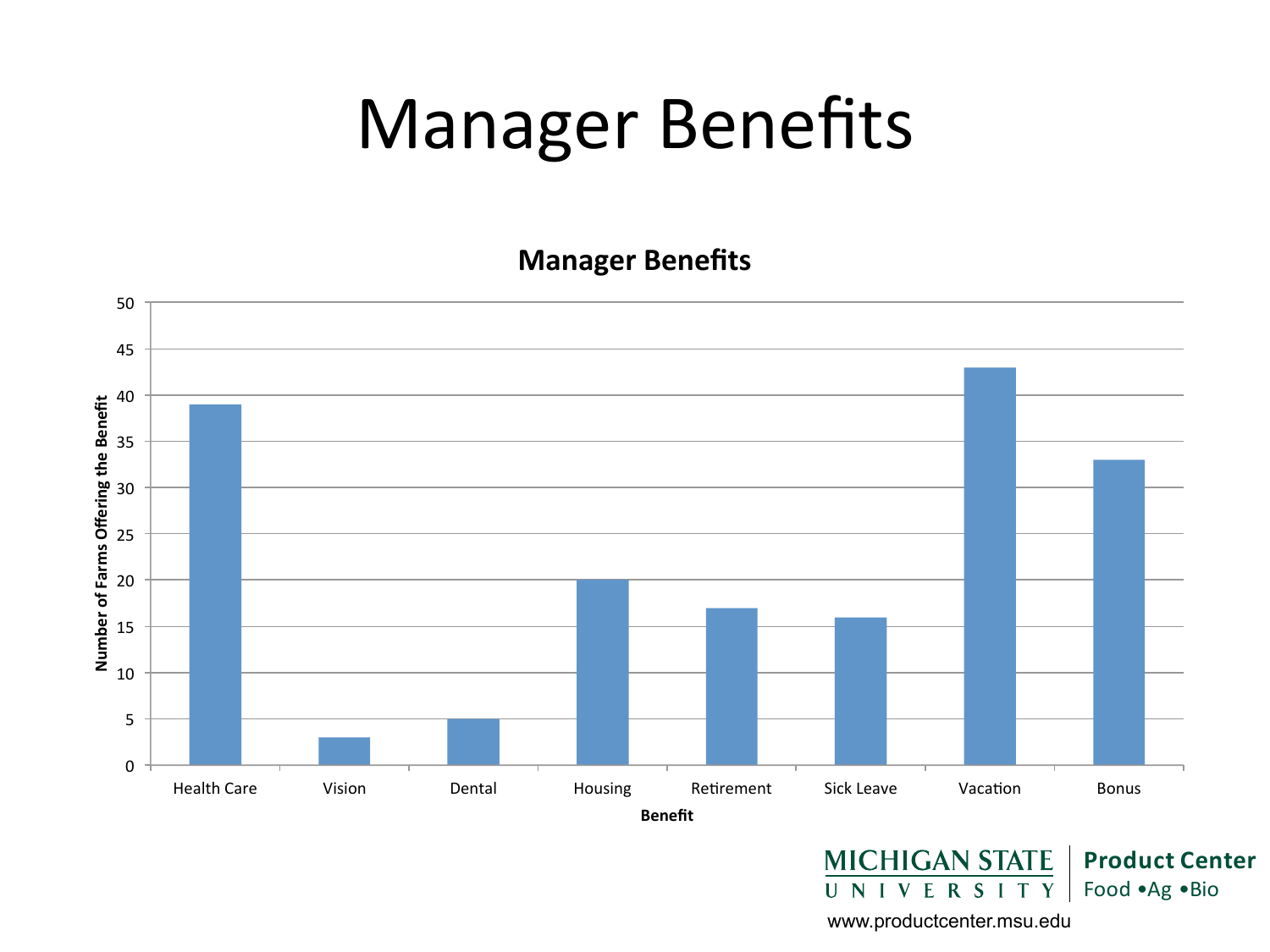#### Benefit by Size of Farm

**Manager Benefits by Size of Farm** 



www.productcenter.msu.edu

UNIVERSITY

Food • Ag • Bio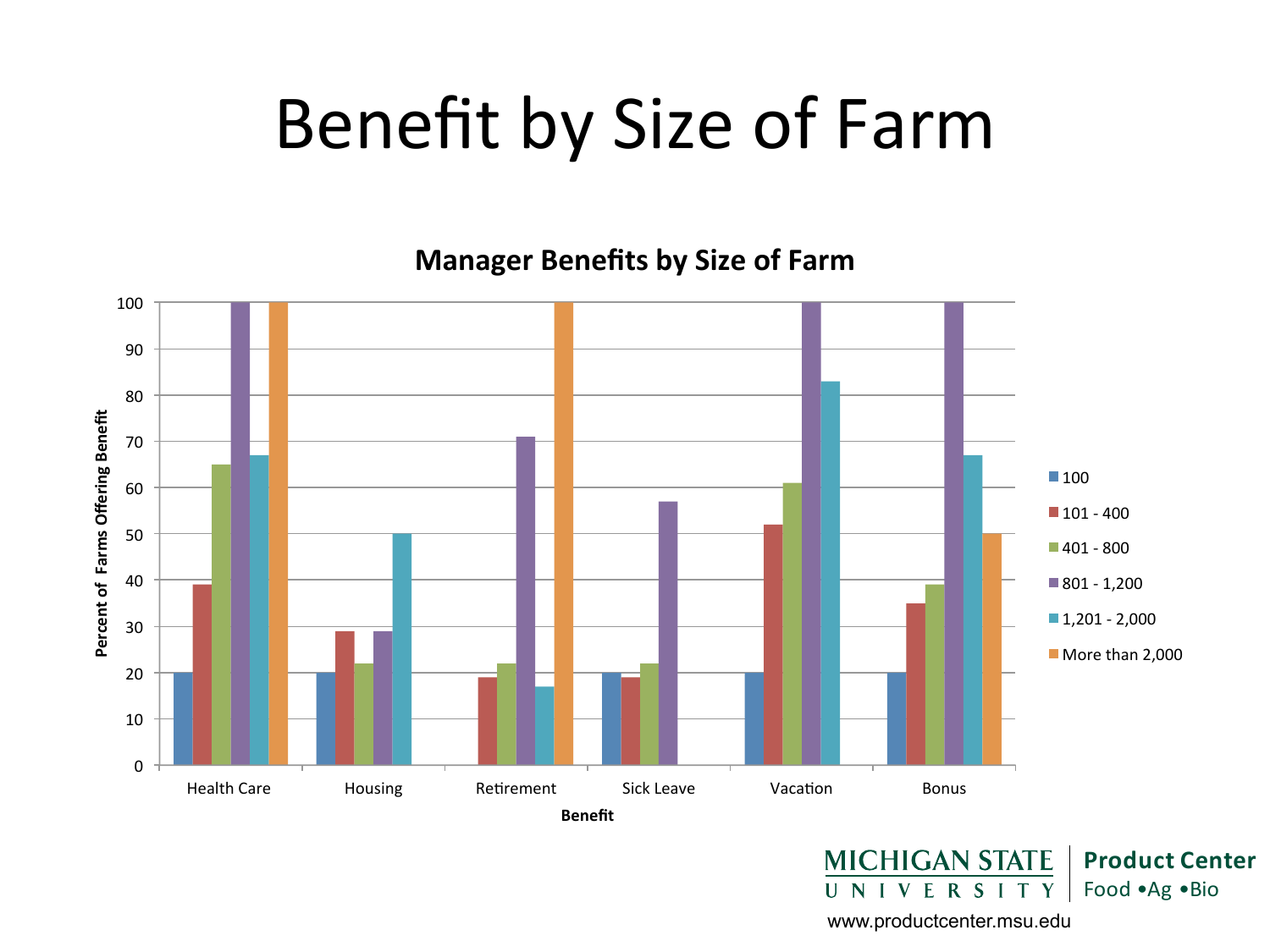## Summary of Manager Salaries and Benefits

- About 50% of managers make more than \$45,000 a year. There is a strong relationship between the size of the farm and salary paid.
- Health care and vacation are fairly common benefits offered.
- Managers are less likely to live in employer provided housing compared to unskilled and skilled employees.
- Overall, farms with between 801 and 1,200 cows offer the best benefit package. **MICHIGAN STATE Product Center**

www.productcenter.msu.edu

UNIVERSITY

Food • Ag • Bio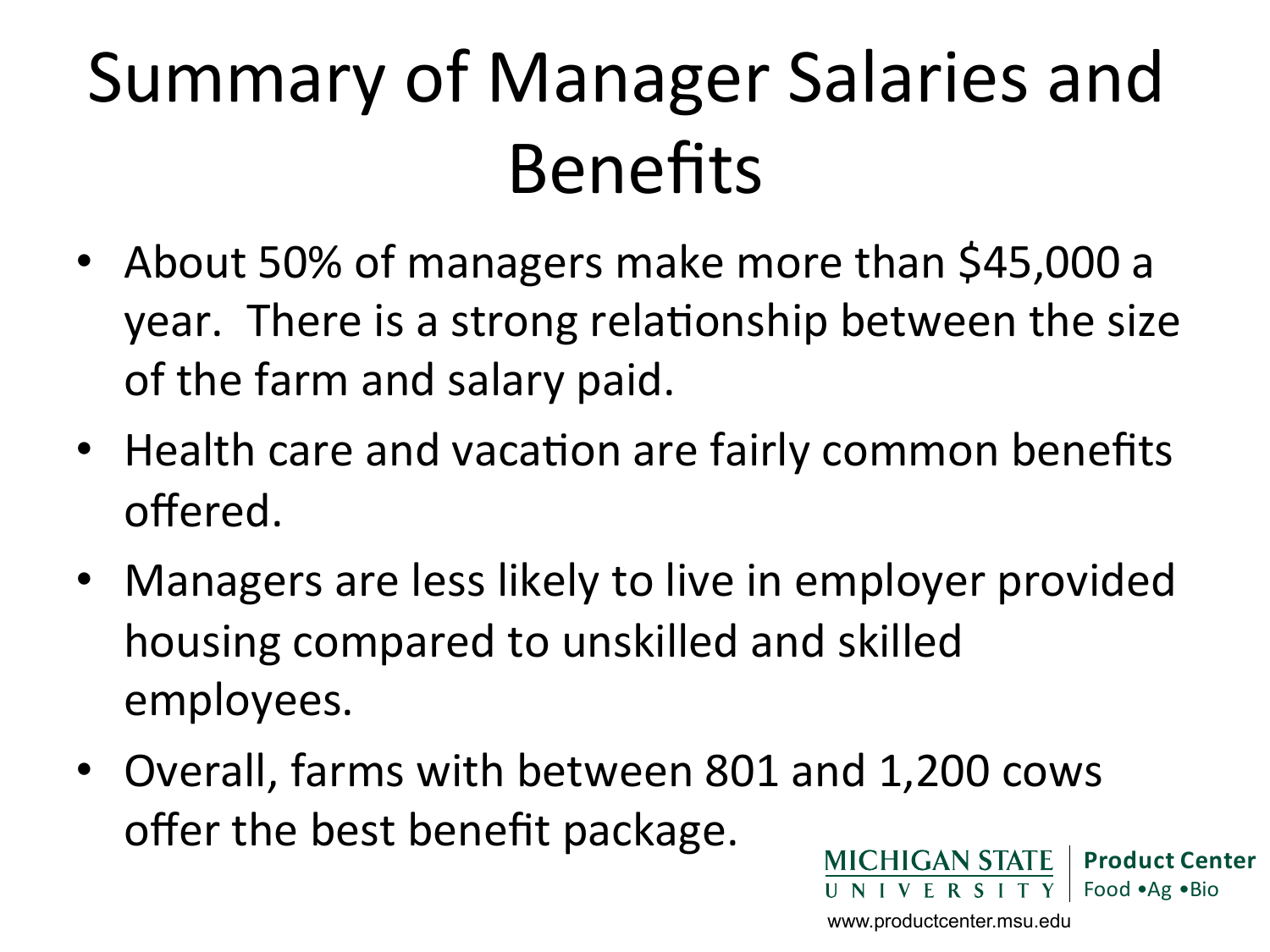#### Skills Desired by Employees

**Skills Desired by Employers** 



**Skills** 

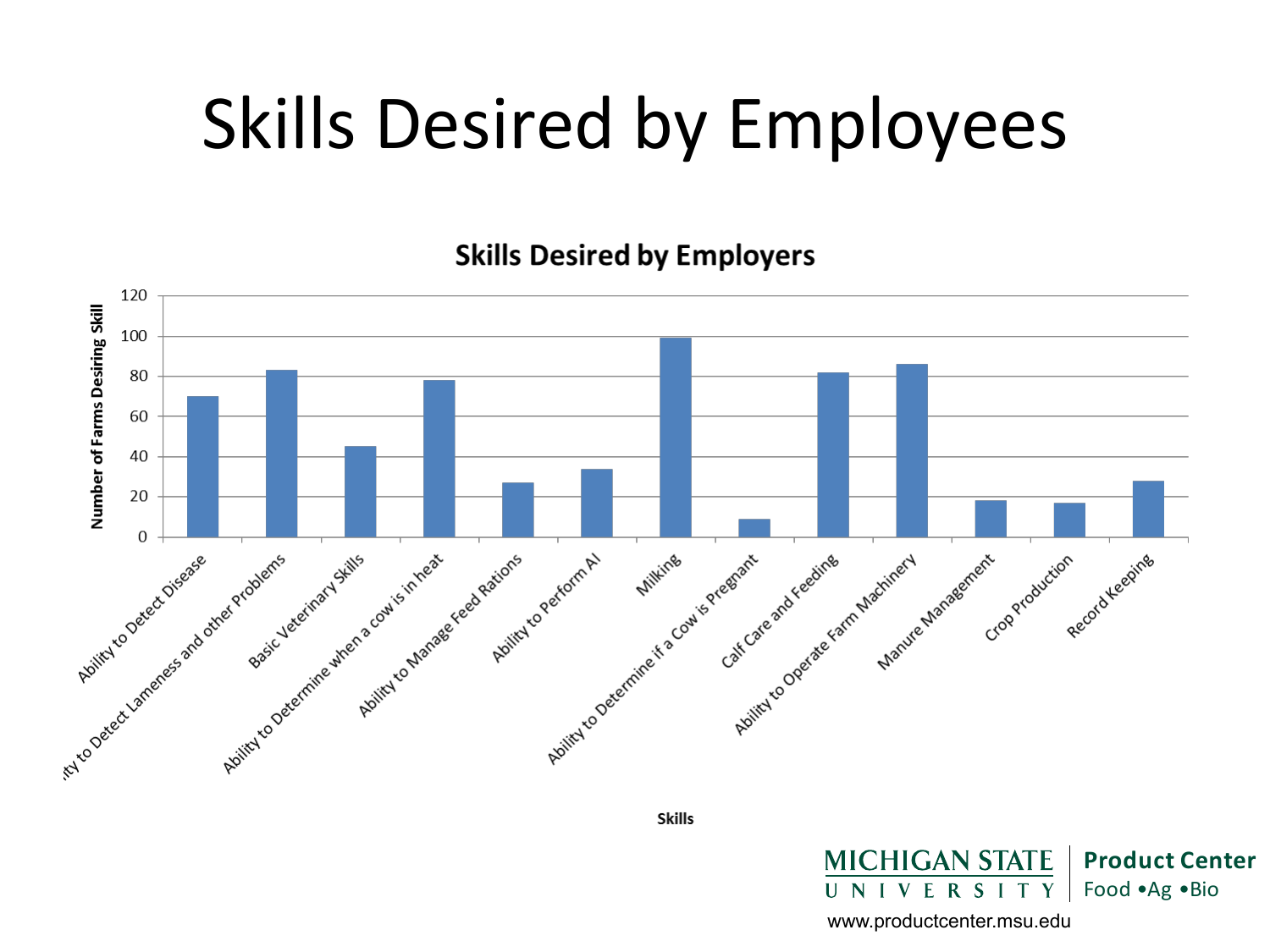## Summary of Employee Skills Desired

• Milking, the ability to operate machinery and basic animal care dominate. 

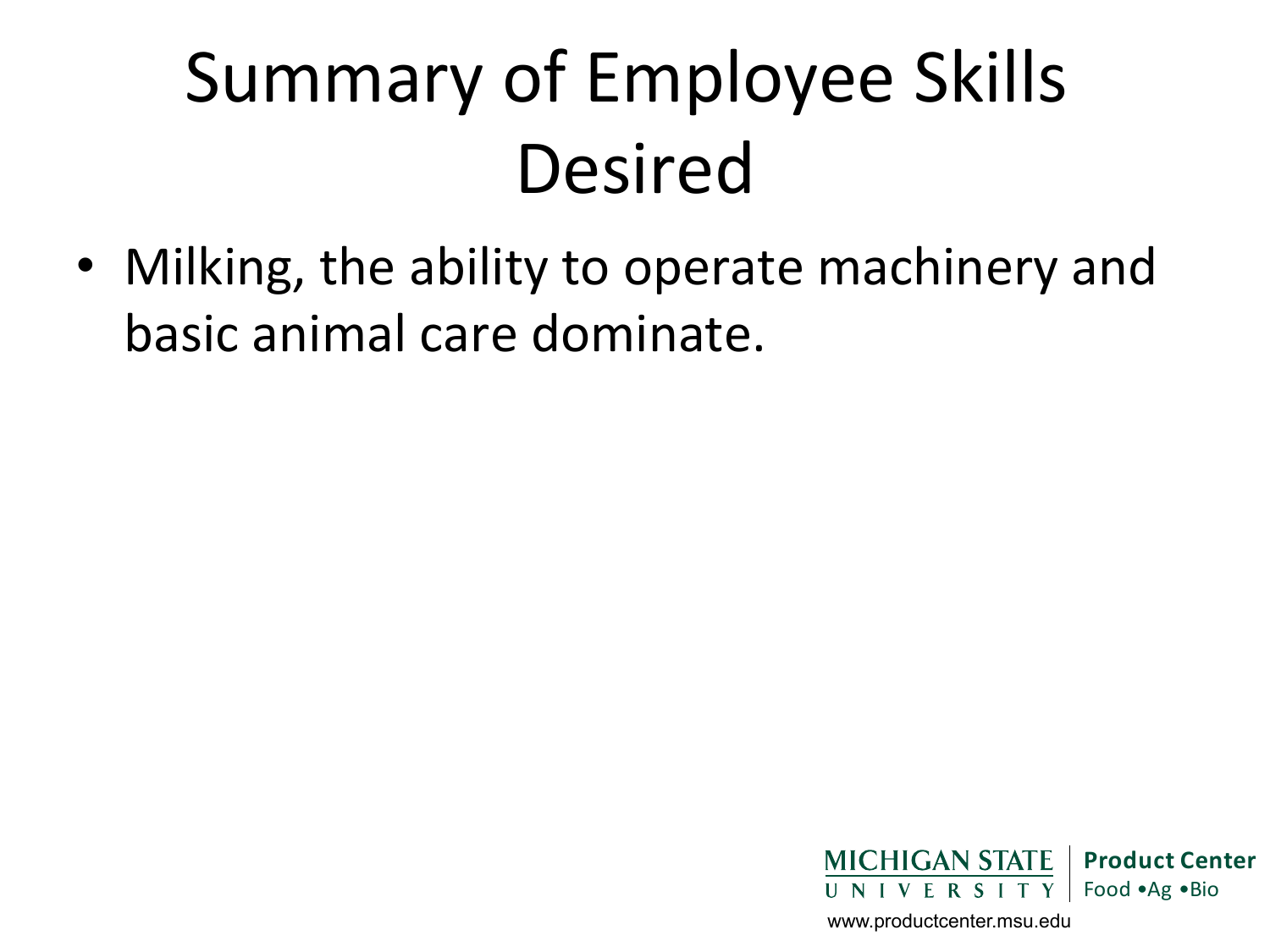#### Manager Skills Desired

**Manager Skills** 



**MICHIGAN STATE Product Center**  $R S$ Food • Ag • Bio U N  $\mathbf{V}$ E  $\mathbf{I}$ T Y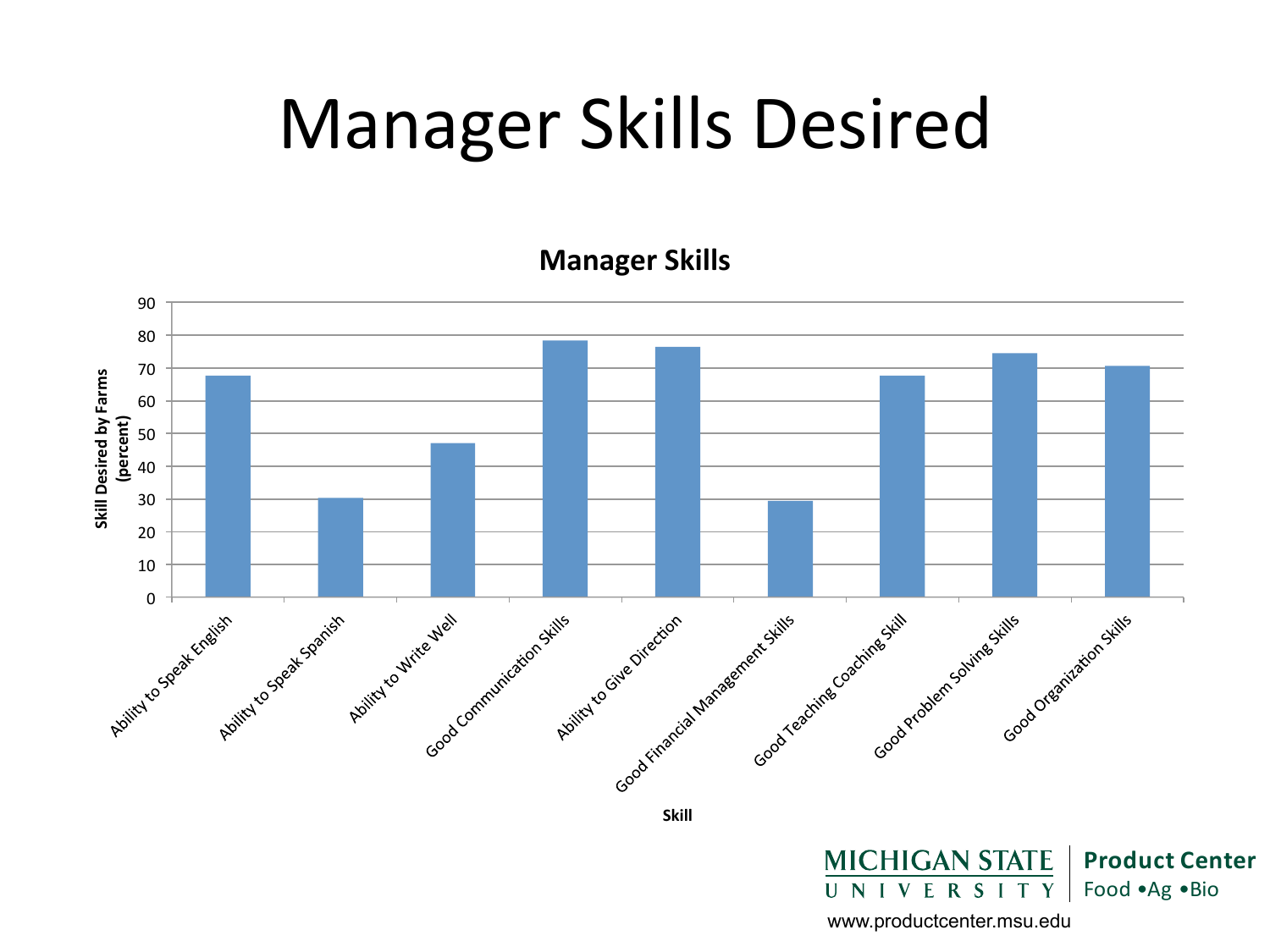## Summary of Managerial Skills Desired

- The ability to communicate and give direction is important.
- As is the ability to solve problems, and to organize effectively.
- For some farms (30 percent), the ability to speak Spanish is a desired skill.

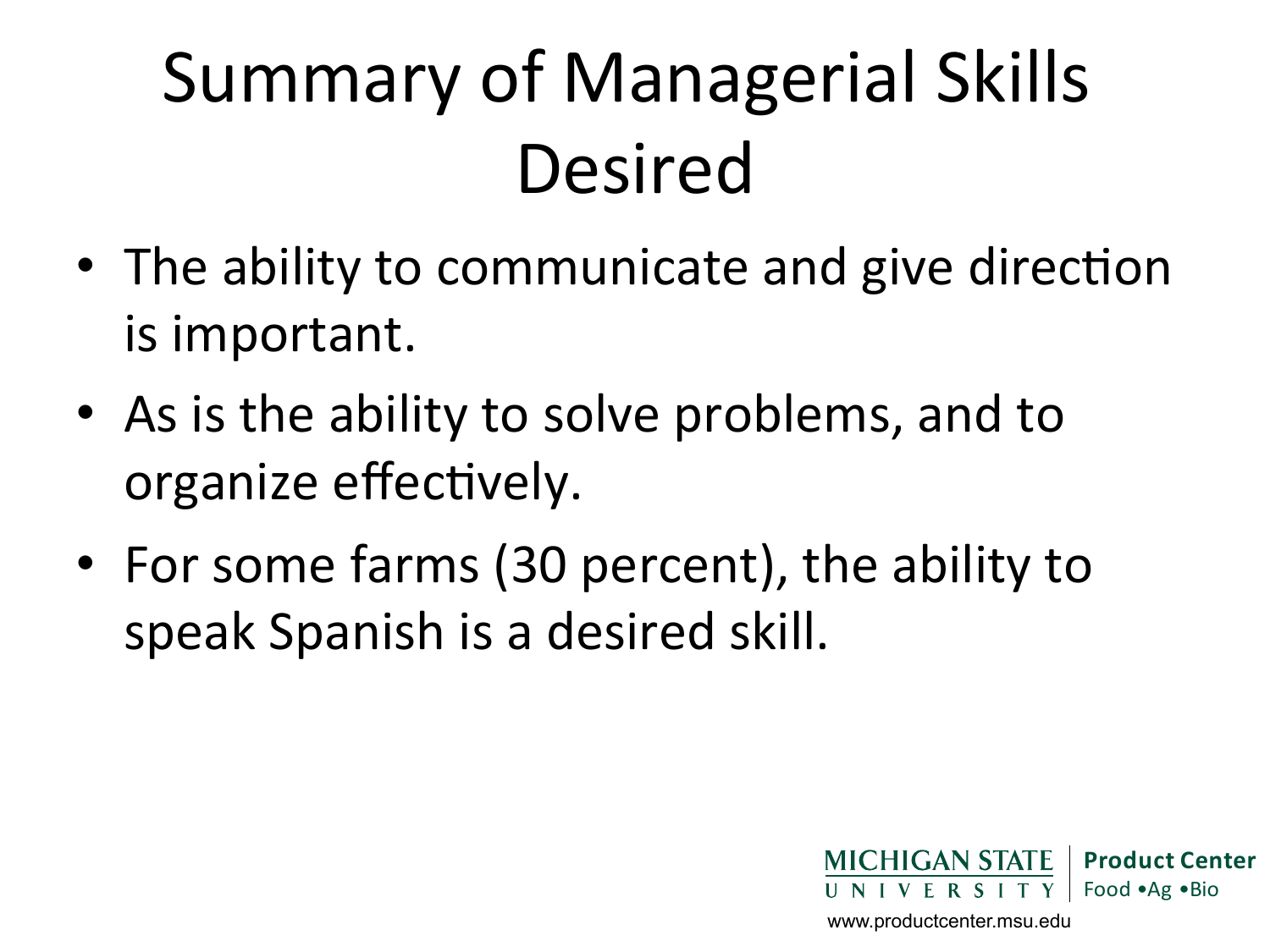## Additional Employees

- Exactly half the farms in the survey anticipate hiring additional workers in the next two years.
- Farms between 401 and 1,200 cows are most likely to hire additional workers. Farms between 101 and 400 are the least likely to hire additional workers.

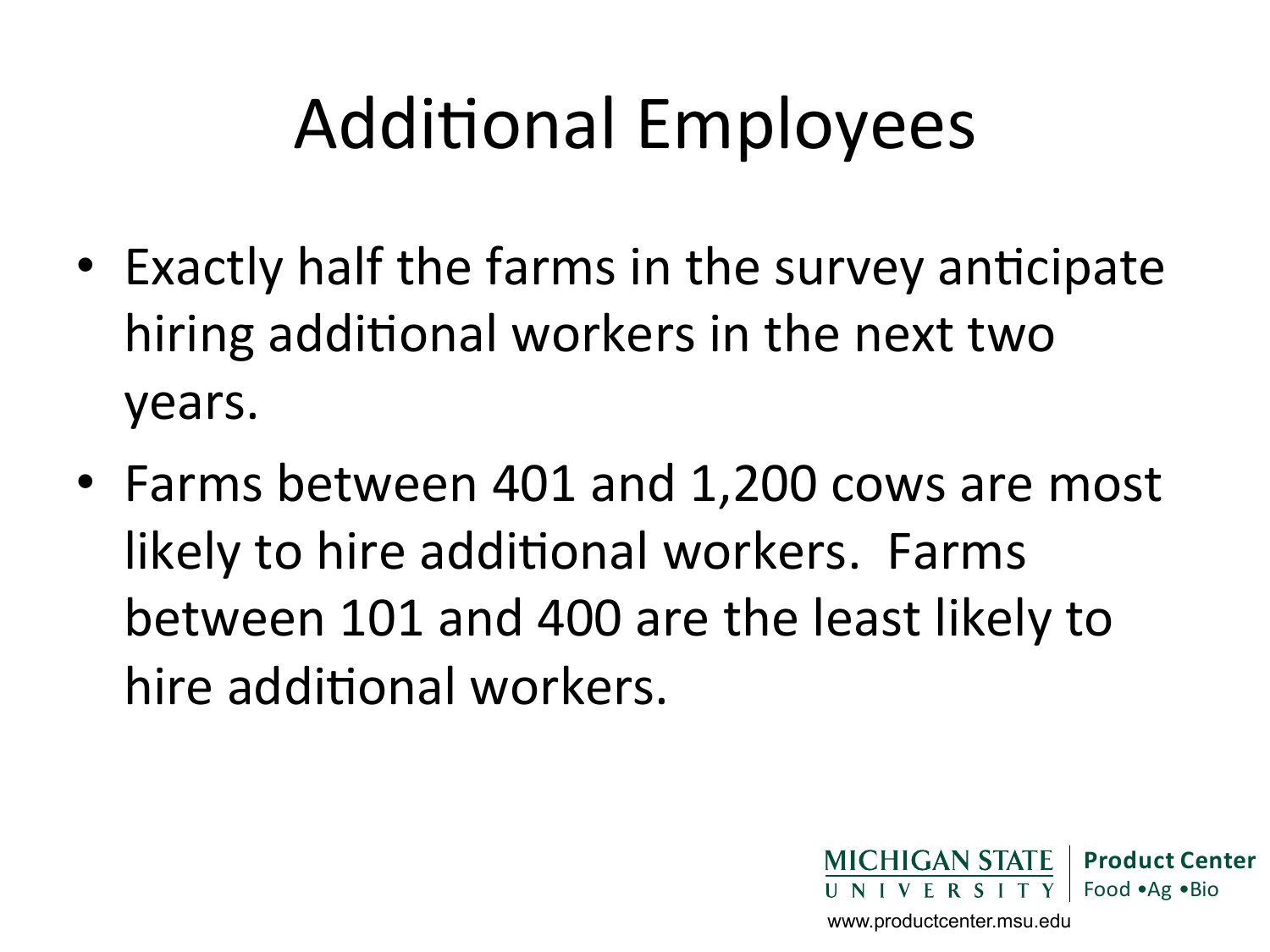#### **Positions Needed**

| <b>Number of Farms Hiring for the Following Positions</b> |                        |
|-----------------------------------------------------------|------------------------|
| Job                                                       | <b>Number of farms</b> |
| Milker                                                    | 33                     |
| <b>Calf Feeder</b>                                        | 2                      |
| <b>Assistant Herdsman</b>                                 | $\overline{2}$         |
| Feeder                                                    | 5                      |
| Machinery/equipment operator                              | 5                      |
| <b>Scrapers</b>                                           | 4                      |
| <b>Basic Farm skills</b>                                  | 1                      |
| Calf care                                                 | 3                      |
| <b>Assistant Crop Production</b>                          | 1                      |
| Cow care                                                  | 1                      |
| <b>Entry Level</b>                                        | 3                      |
| Herdsman                                                  | 6                      |
| <b>Cow Pushing</b>                                        | 1                      |
| Calving                                                   | 1                      |
| <b>Animal Skills</b>                                      | 1                      |
| Skid steer operator                                       | 1                      |
| <b>General Labor</b>                                      | $\overline{2}$         |
| Fresh Pen watch                                           | 1                      |
| <b>All Positions</b>                                      | 1                      |
| Mechanic                                                  | 1                      |
| Manager                                                   | 1                      |
|                                                           | <b>MICHIGAN STATE</b>  |

**Product Center**  $\overline{U}$  N I V E R S I T Y Food • Ag • Bio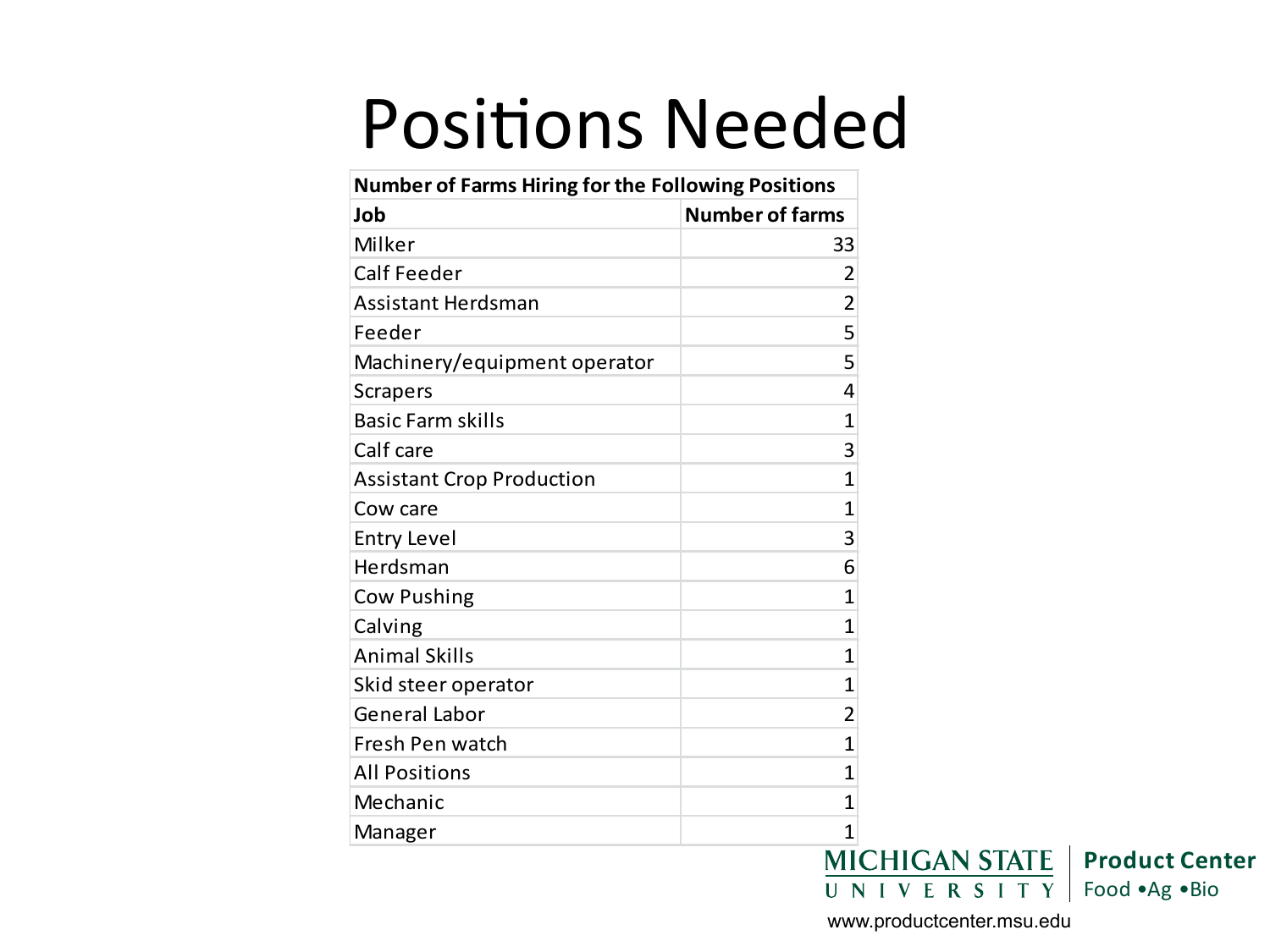## Summary of Positions Needed

- Real need for milkers
- One manager position
- Six herdsmen openings
- Some job openings and job descriptions are rather vague

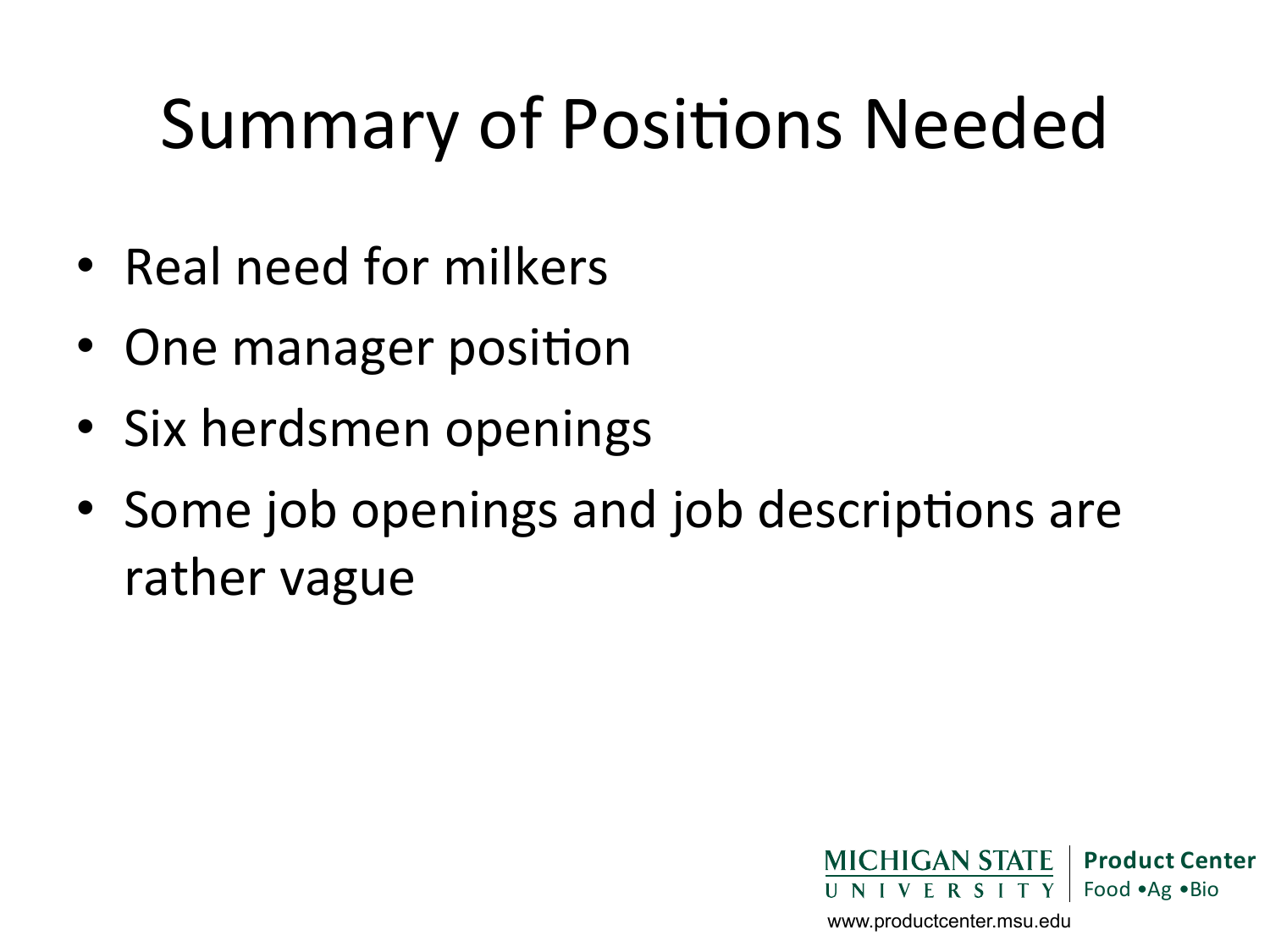# Needed Positions Identified by Focus Groups

- 
- Mechanic Maternity
- 
- 
- 
- Manure Haulers Breeders
- 
- Cow Pushers

• Herdsman Manure Scrapers

- Milkers Calf Handlers
- Feeders Maintenance
- Planters **Assistant Herdsman** 
	-
- Truck Drivers Equipment Operators

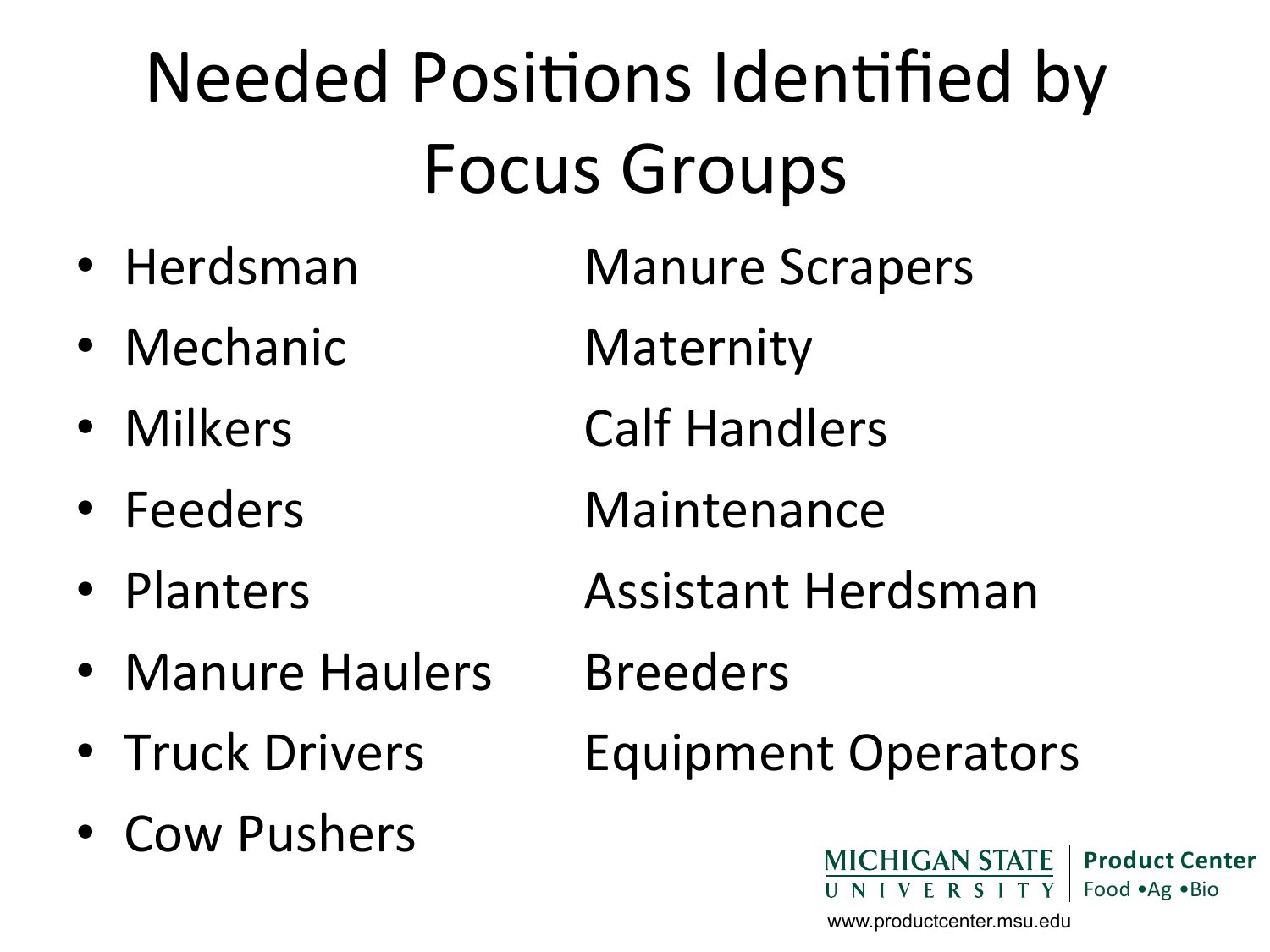# Other Observations from the Focus Groups

- Some farms are willing to make something available for the right person.
- Farms also willing to do on the job training and often prefer it.
- Work ethnic is extremely important.
- There is a need for people with all types of skills.
- Many farms require a drug test before hiring.
- Some farms have no problem hiring Hispanics others feel that local residents should be hired particularly given the current unemployment rate.

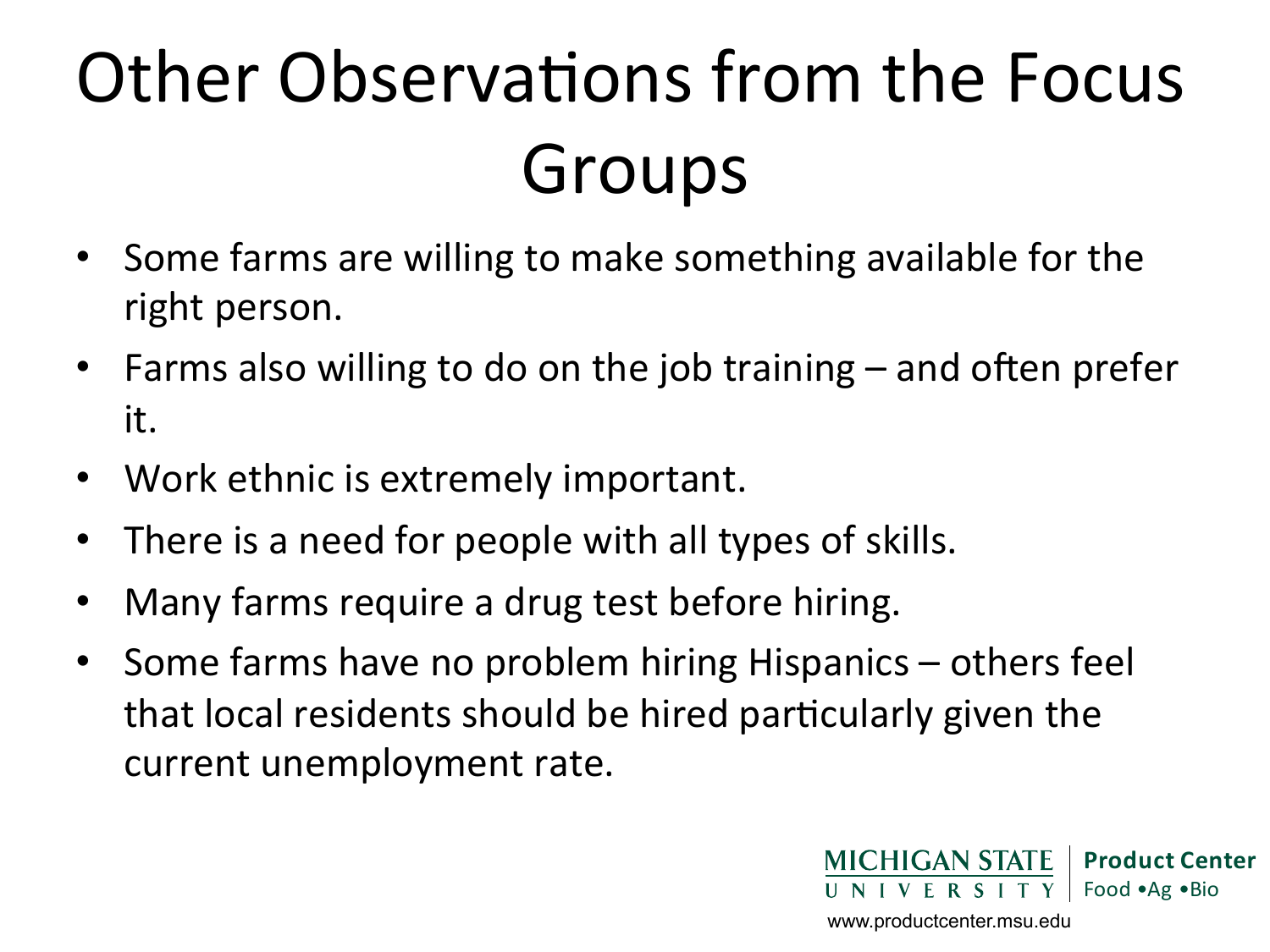## Typical Work Week

- Milkers 40 to 48 hours a week
- Feeders 50 to 60 hours a week
- Herdsmen 60 hours a week
- Long hours 24/7, 365 makes finding workers difficult in some cases  $-$  generally less of an issue with Hispanics

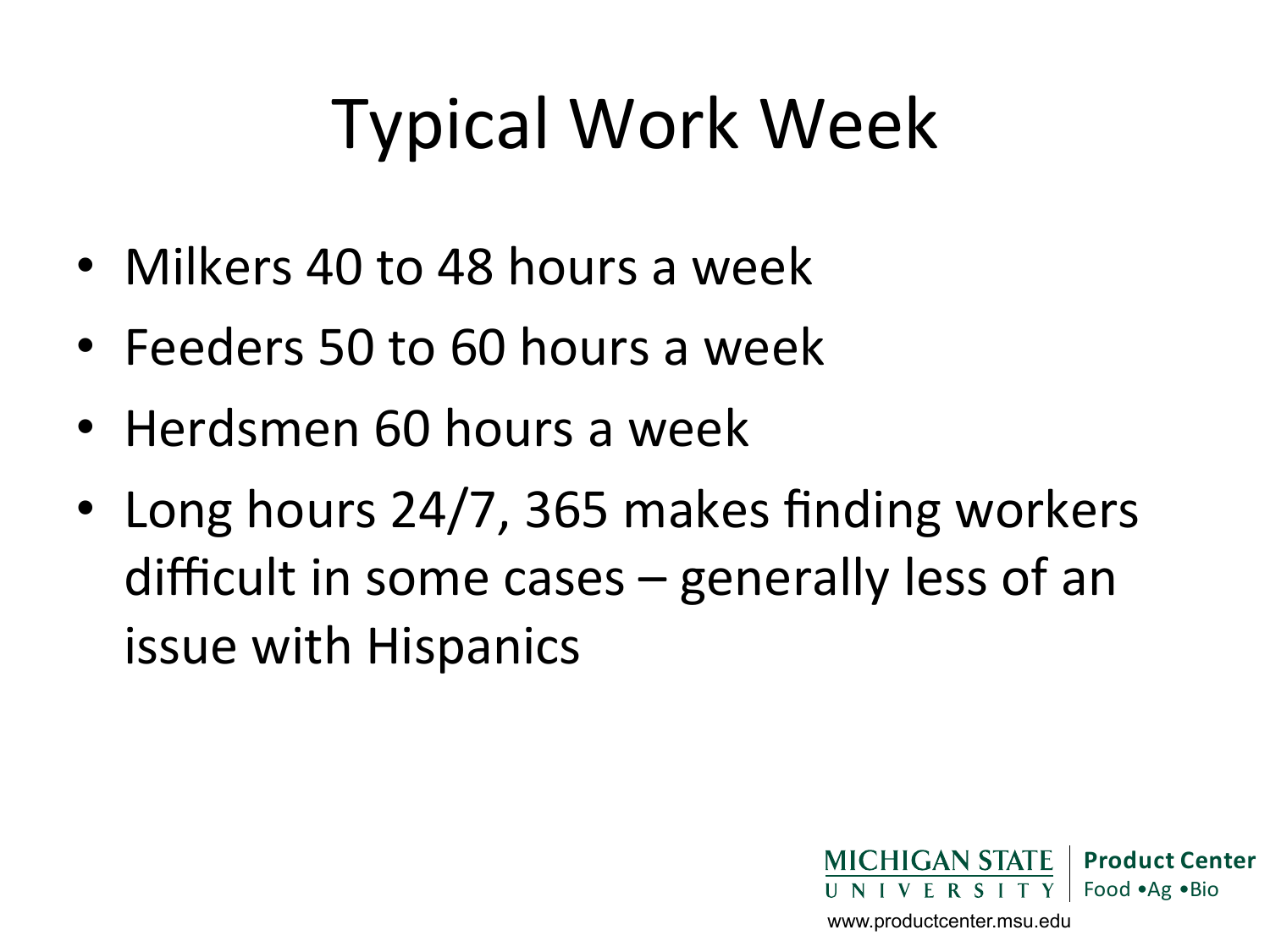#### How are Workers Found

- Almost 80% of farms willing to hire legal immigrants; 97% willing to hire local residents.
- 89% of farms use word of mouth to find workers; 72% use referrals from current employees; only 20% use advertising, and only 9% use Michigan Works or other agency.
- Many farmers consider Michigan Works a waste of time. Applicants from Michigan Works are not perceived as being serious about working.

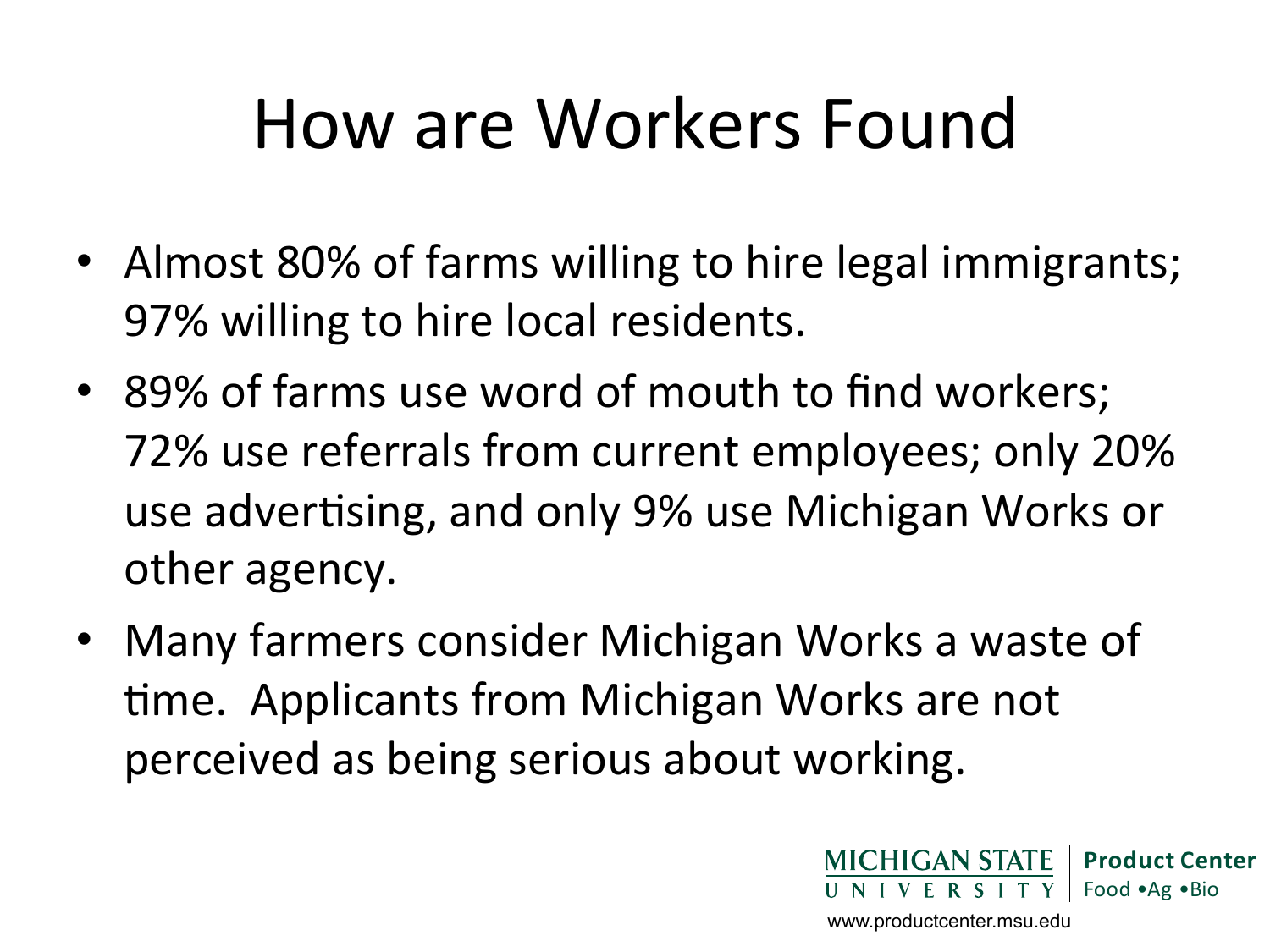## Difficulty Finding Workers

- 41% of farmers surveyed say they have difficulty finding workers.
- Farms between 801 and 1,200 cows have the least difficulty; farms between 1,201 and 2,000 cows have the most difficulty.

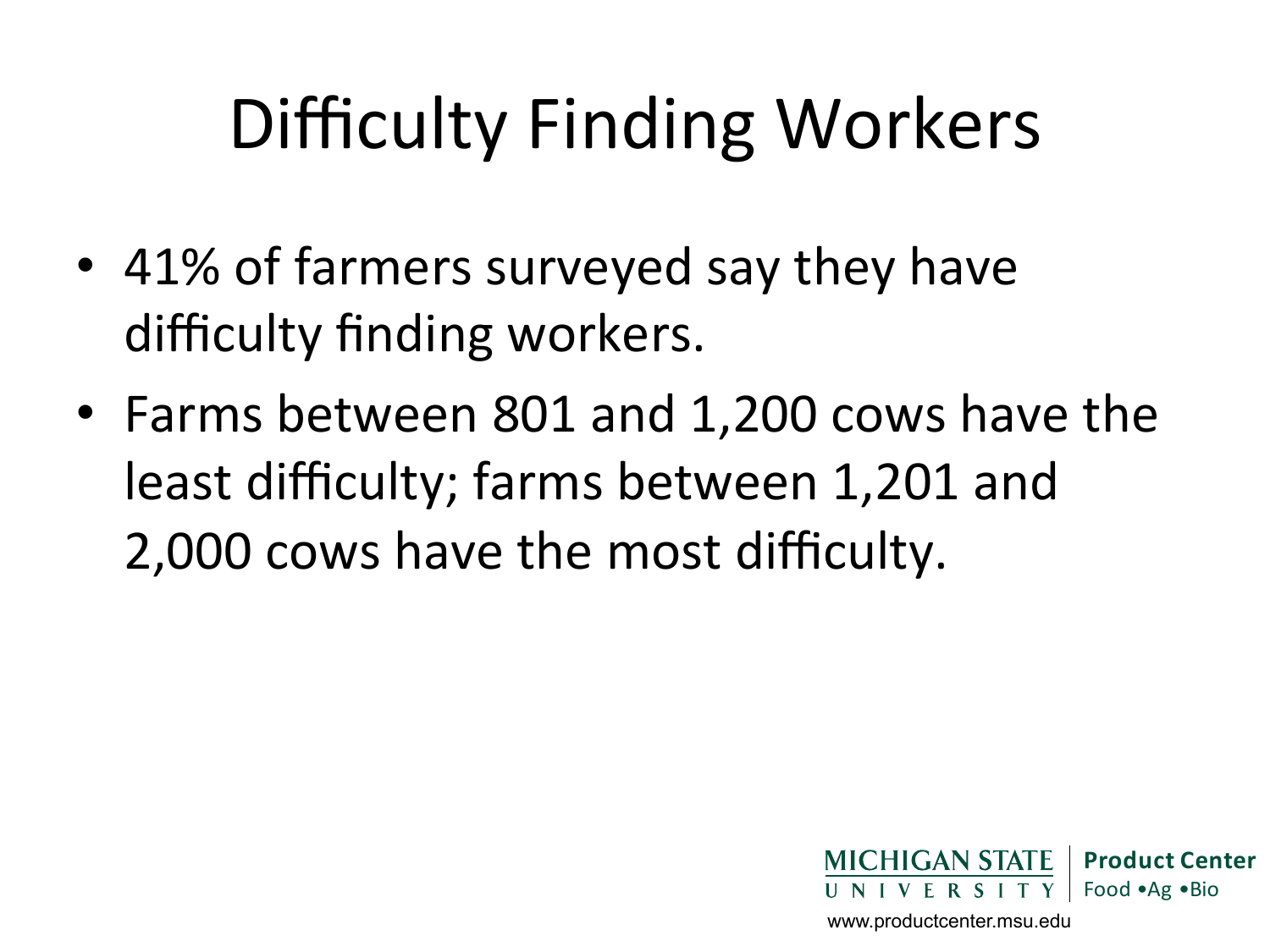#### Factors that Make it Difficult

**Percentage of Farmers Who Have Difficulty Finding Workers Who Agree** 

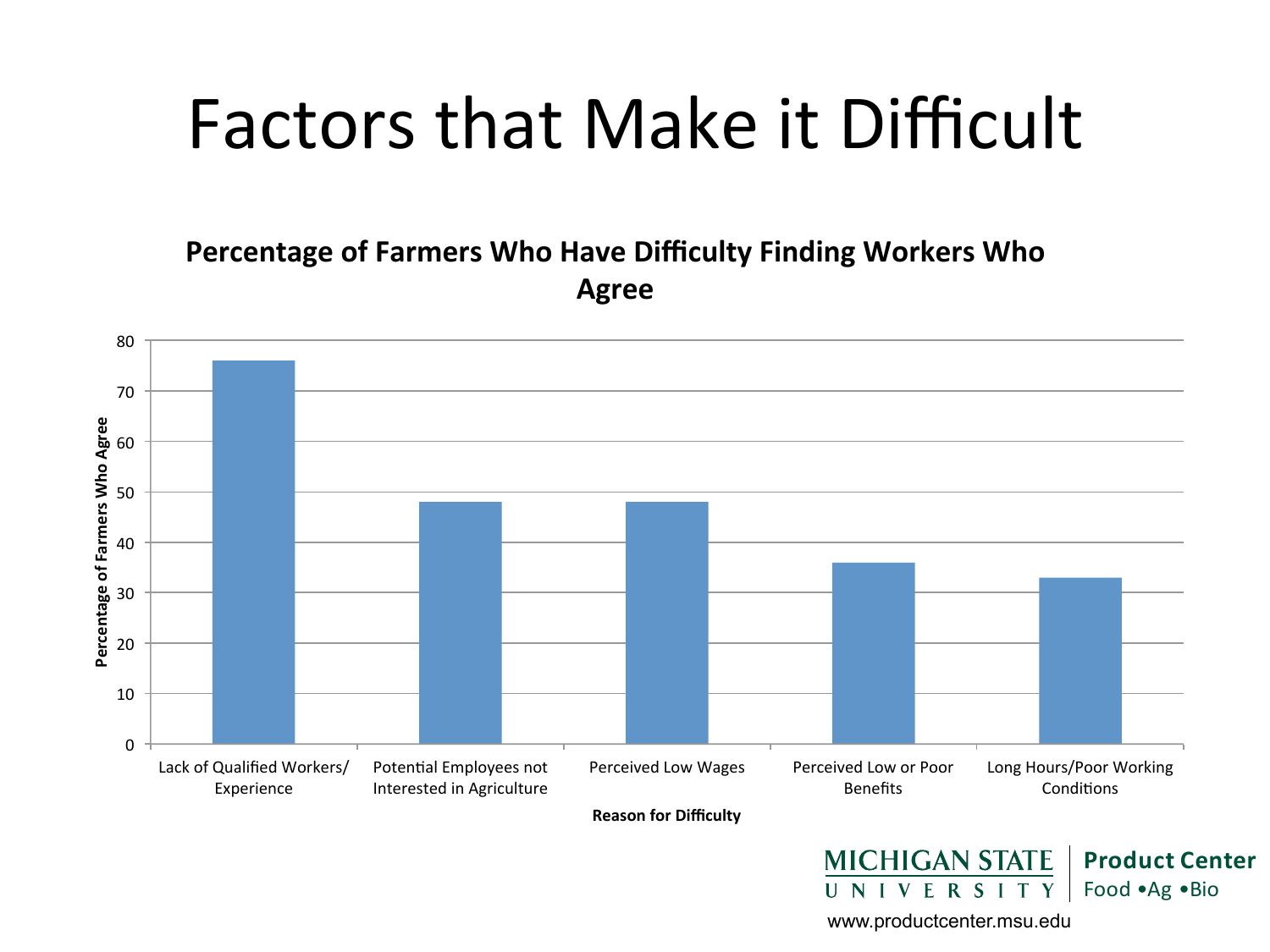## Summary of Factors

- Lack of access to qualified workers dominates.
- Lack of work ethic and basic life skills (e.g. ability to read, willingness to show up on time, etc.) were often mentioned by the focus group participants.
- There is some interest in developing an internet job bank for employers and job seekers.

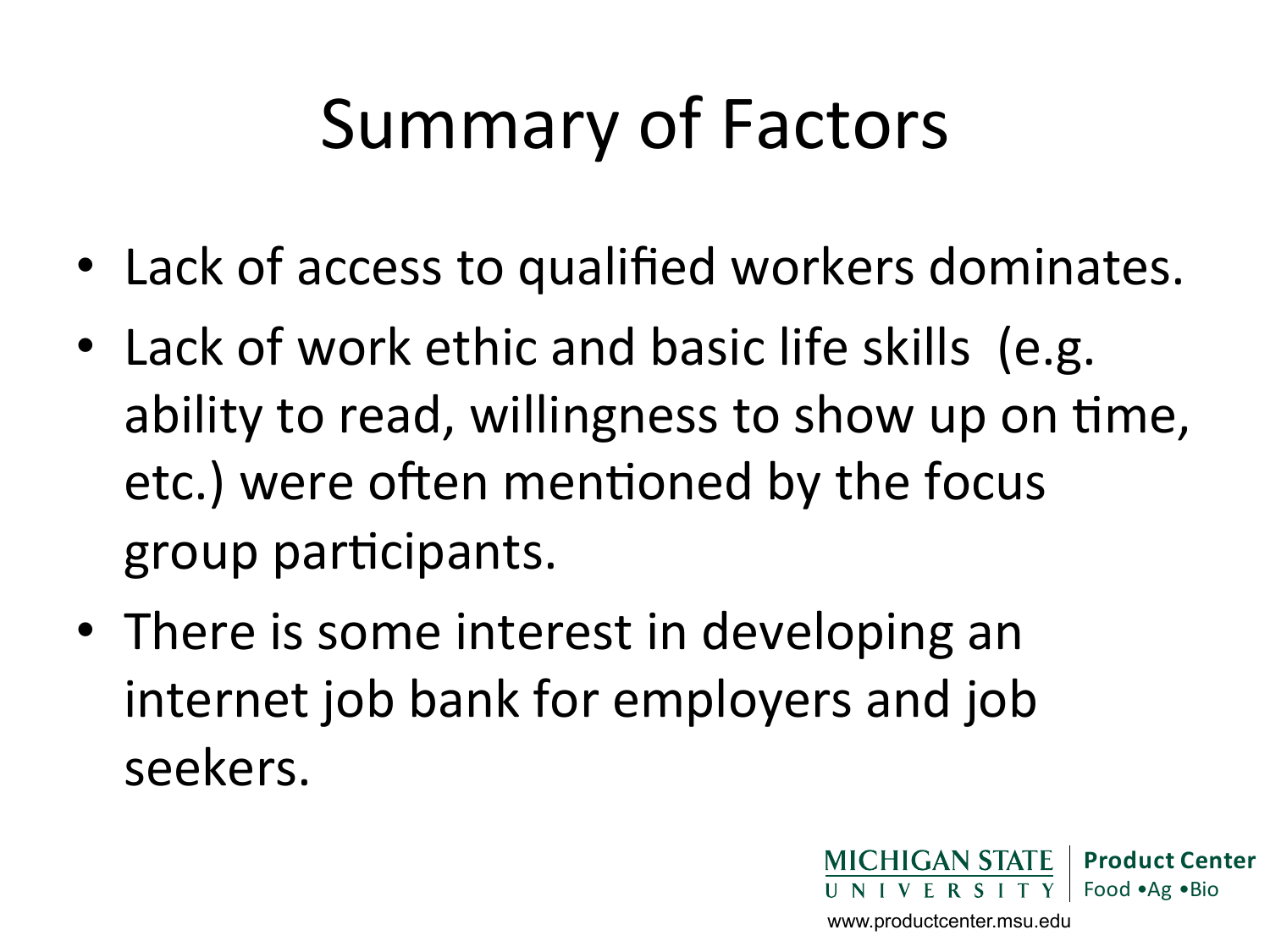#### Preferred Education and Experience of Entry Level Employees

**Experience and Education for Entry Level** 

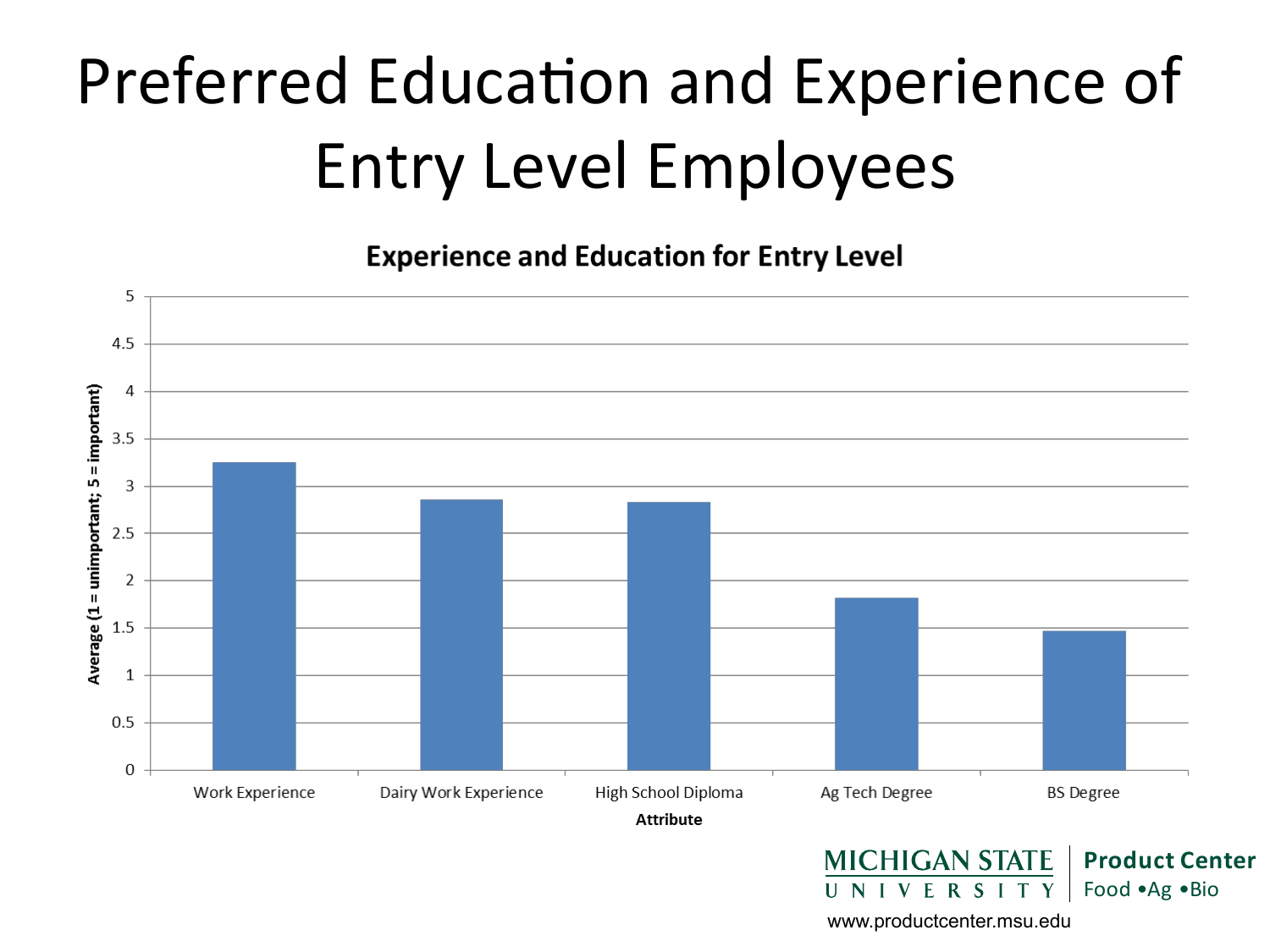## Entry Level Employee Analysis

- Many farmers will consider a non-high school graduate.
- Some work experience is preferred, but many farmers are willing to train their own workers, a finding supported by the focus group discussions.
- Education beyond high school is generally not required for entry level employees.

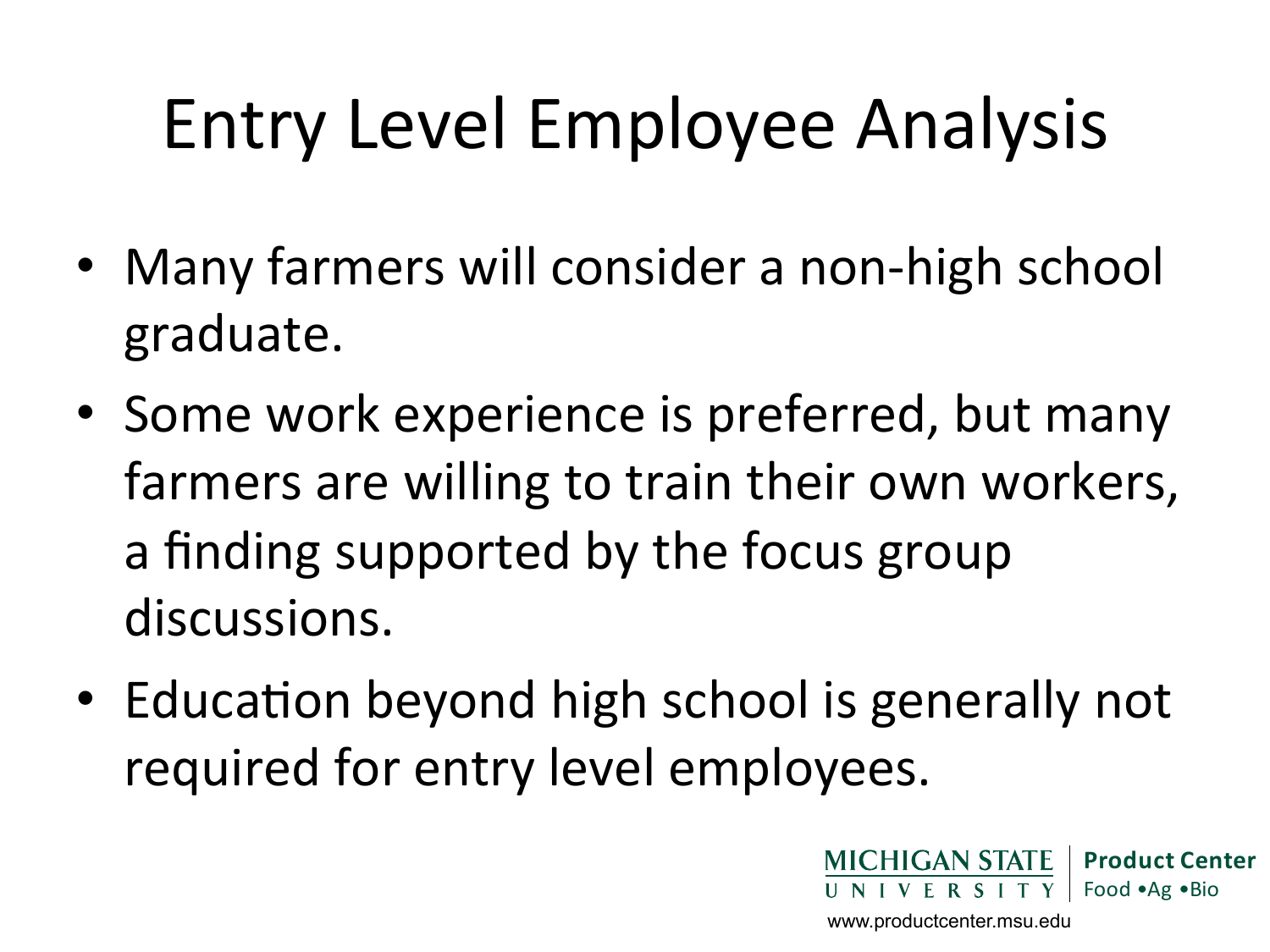## Preferred Experience and Education of Herdsman

**Work Experience and Background of Herdsman** 

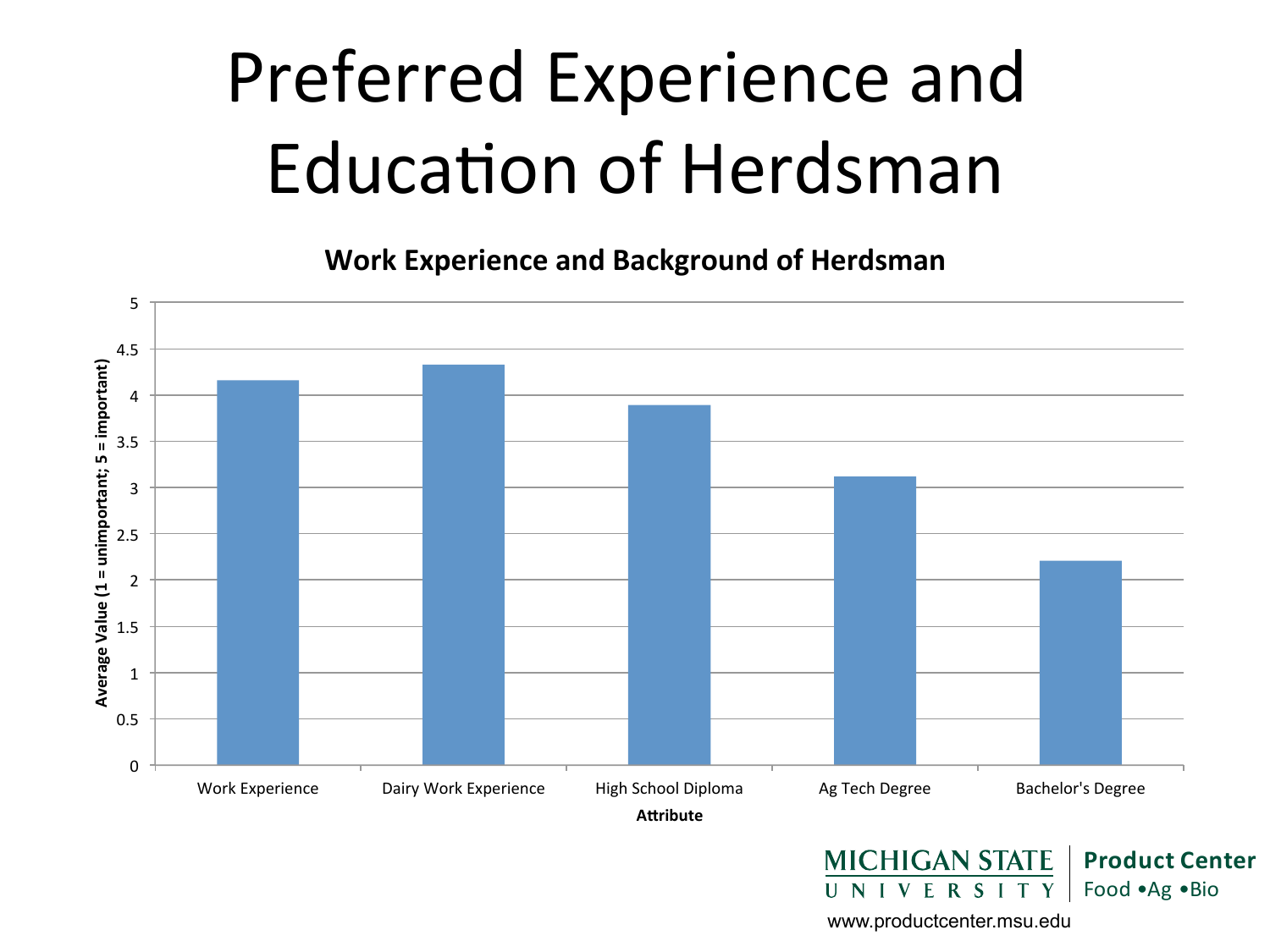#### Herdsmen Discussion

- Experience, especially dairy experience is important for herdsmen positions.
- A high school diploma is also important.
- Farmers perceive entry level and herdsmen positions as jobs that require on the job training with a minimum of additional education.
- There is support for programs that would provide education that would not take two years to complete
	- $-e.g.$  short courses.

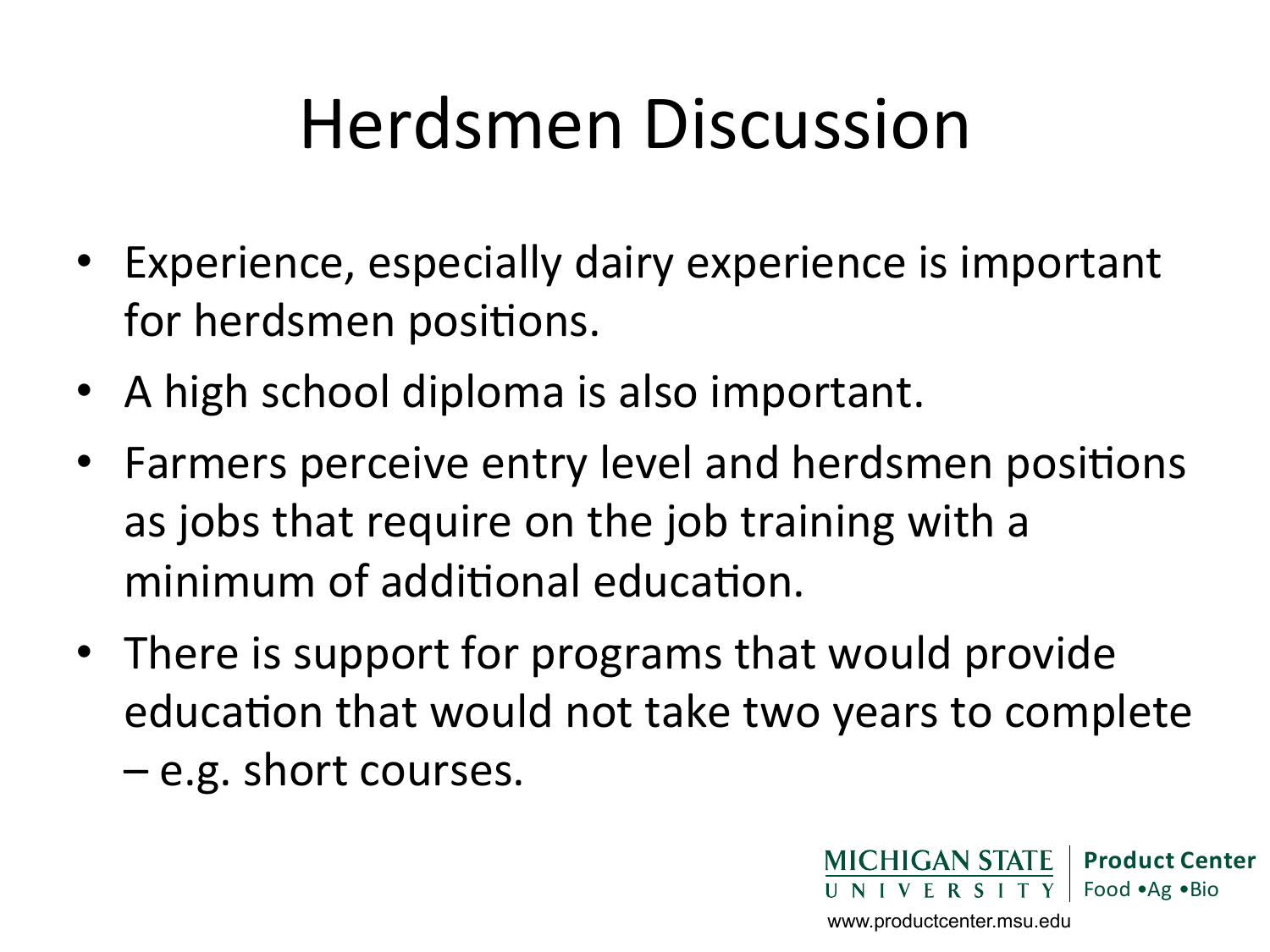## Preferred Experience and **Education of Managers**

**Desired Experience and Background of Managers** 

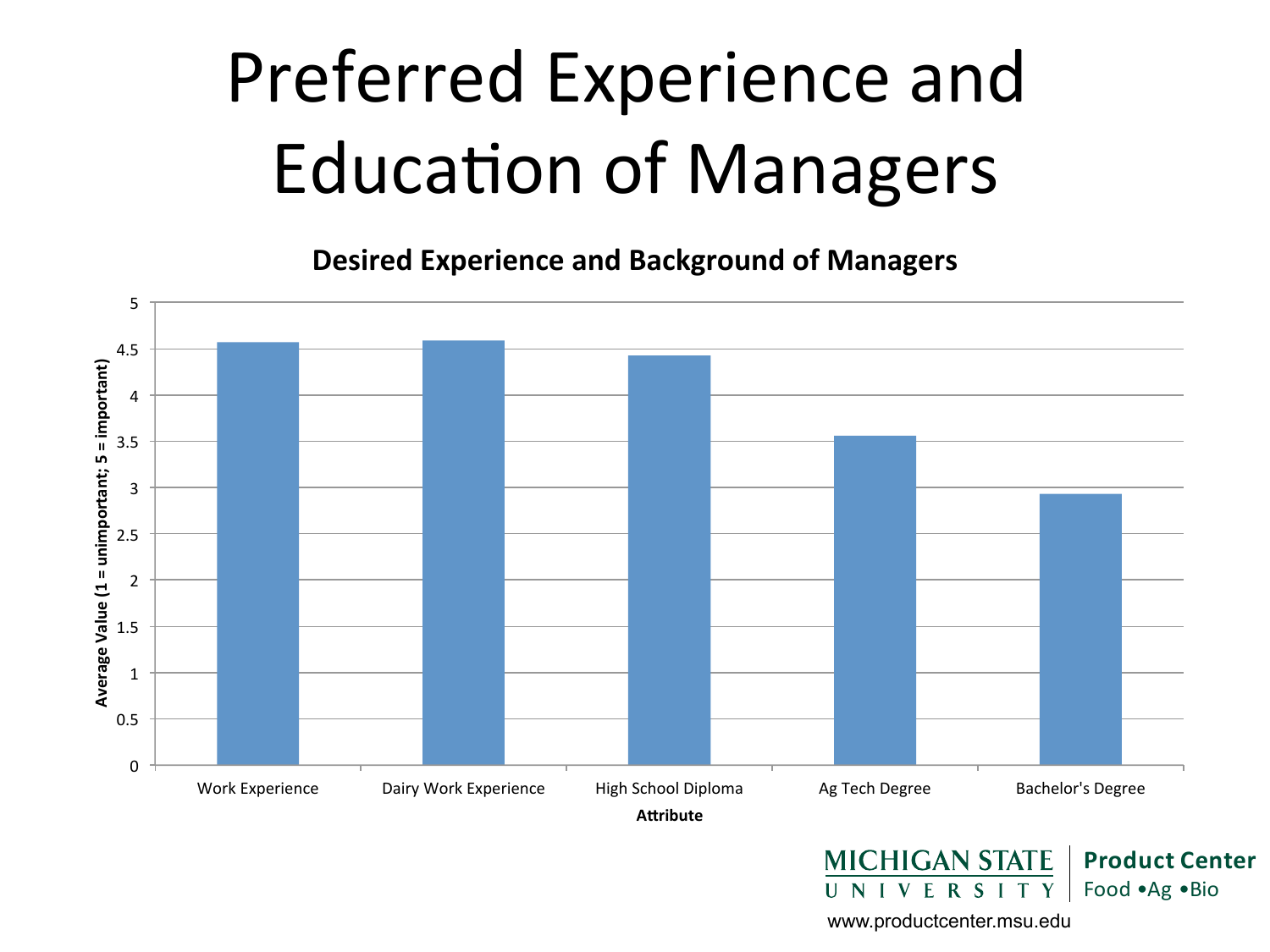## **Manager Discussion**

- Farmers see this position as requiring work experience.
- Education is more important for this position than for the herdsman or entry level position.
- Nonetheless, it appears that a high school graduate can obtain a manager position which often pays in excess of \$45,000 and often includes health care and vacation.

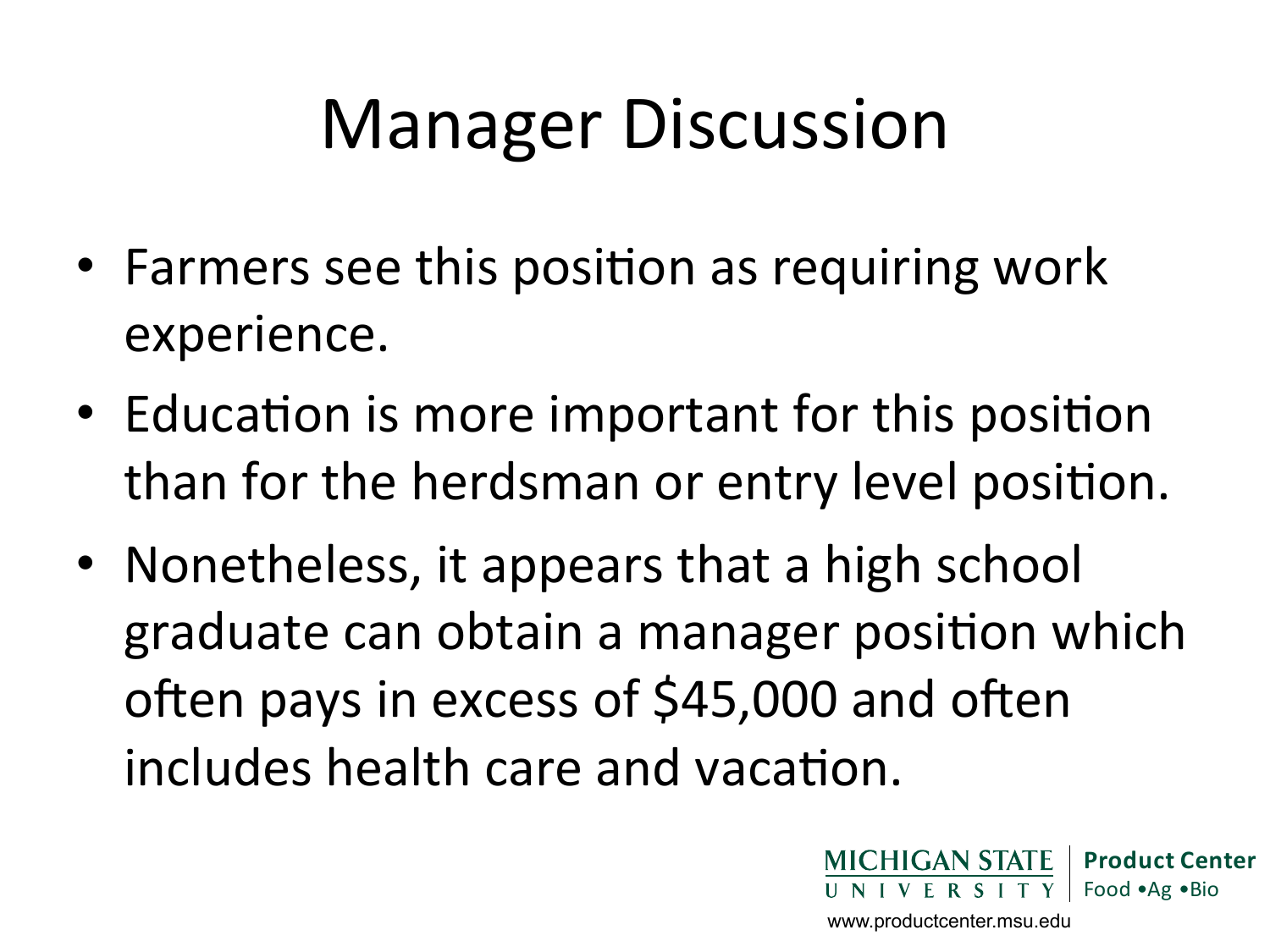#### Conclusions

- At current wages and benefits, there does appear to be a shortage of qualified applicants.
	- This seems to be a bigger issue for the smallest farms.
- Wages for new hires are usually less than \$10.00 an hour; housing, vacation and bonuses are the most common benefit.

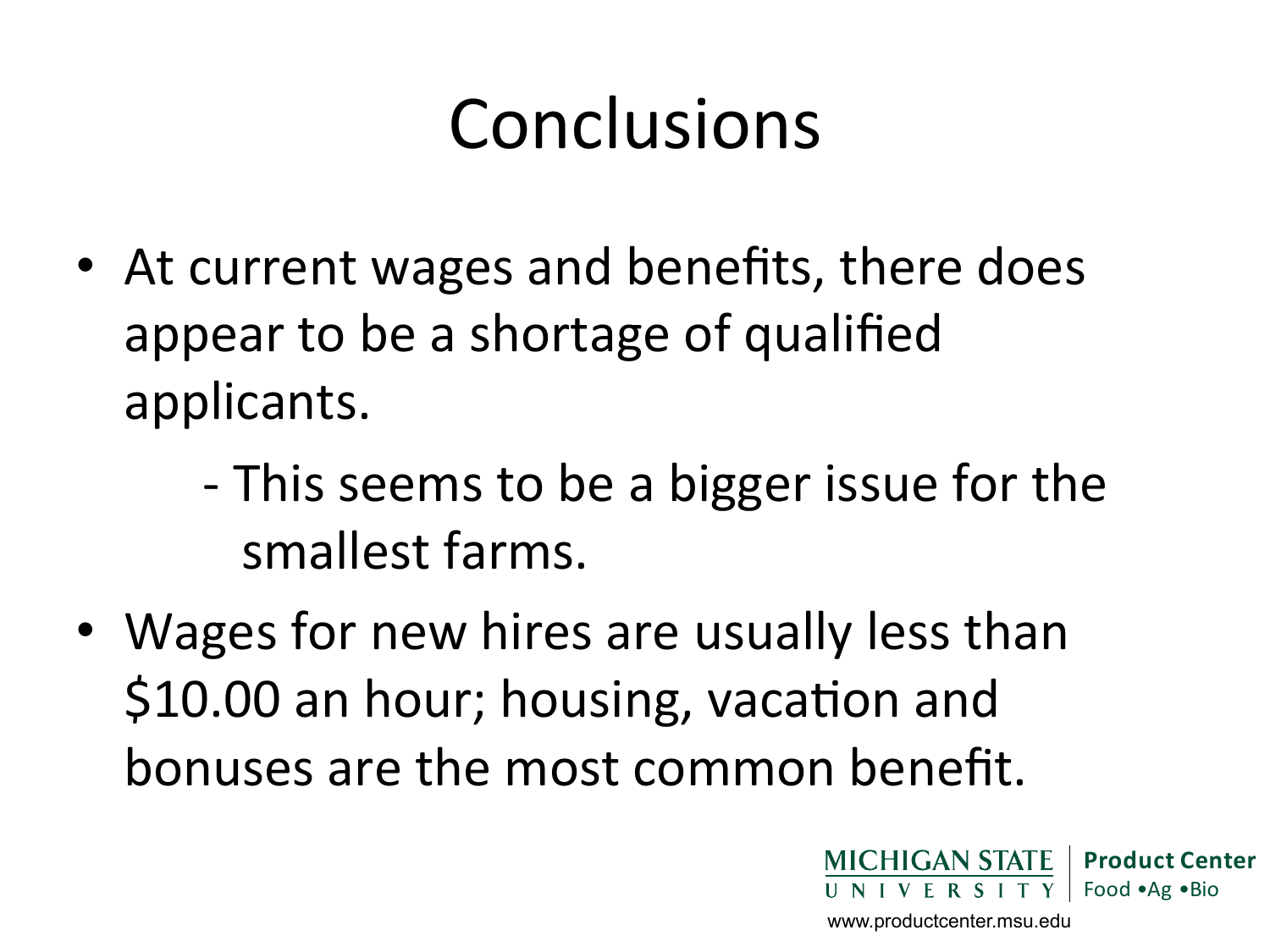#### Conclusions cont.

- Most skilled workers make between \$10.00 and \$15.00 an hour.
- Health care, vacation and bonuses are the most common benefits offered.
- Managers generally make more than \$40,000 a year; health care, vacation and bonuses were the most common benefits offered.

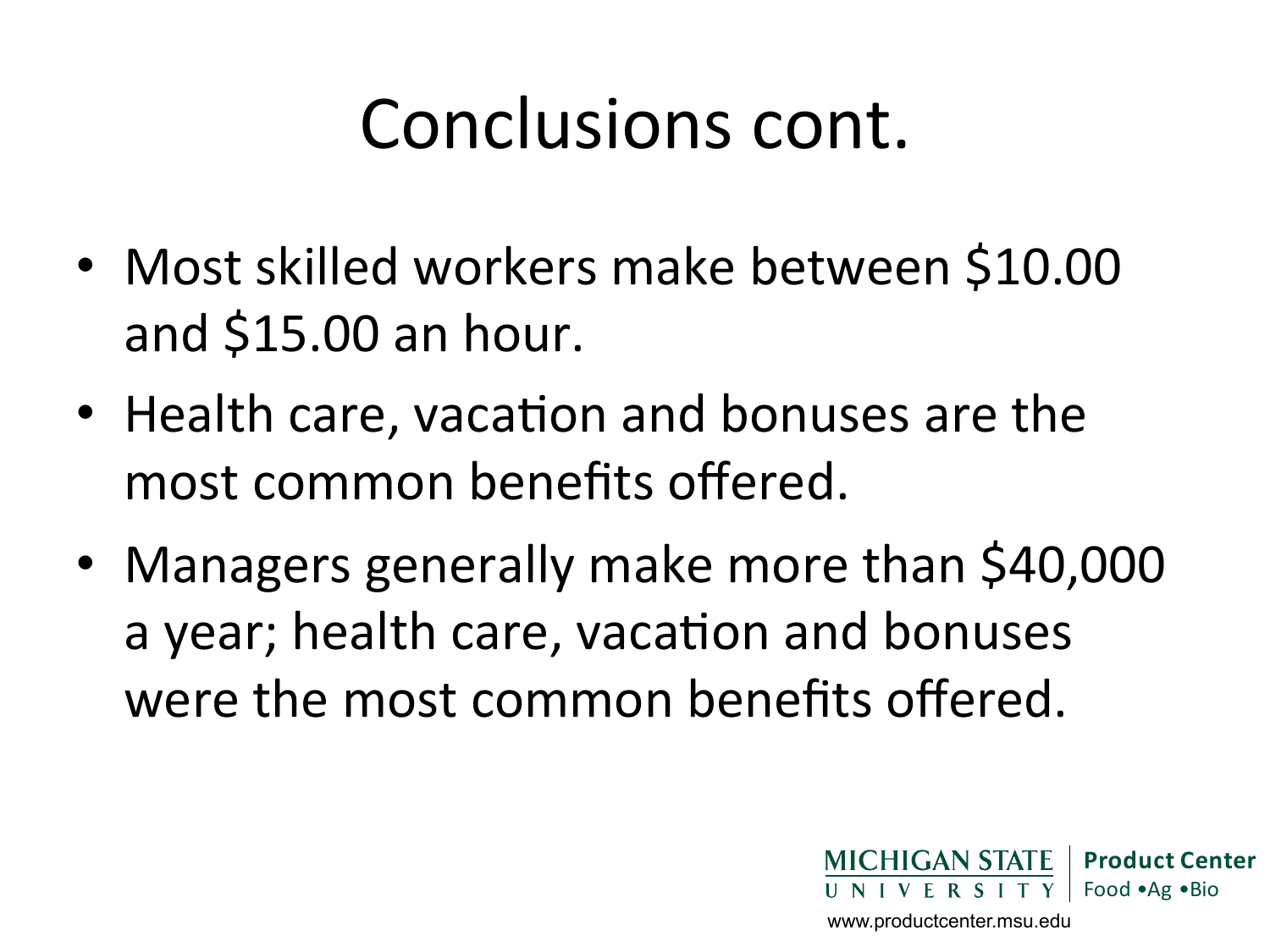#### Positions Needed

- Half the farms surveyed anticipate hiring additional workers.
- Milkers were the dominant need.

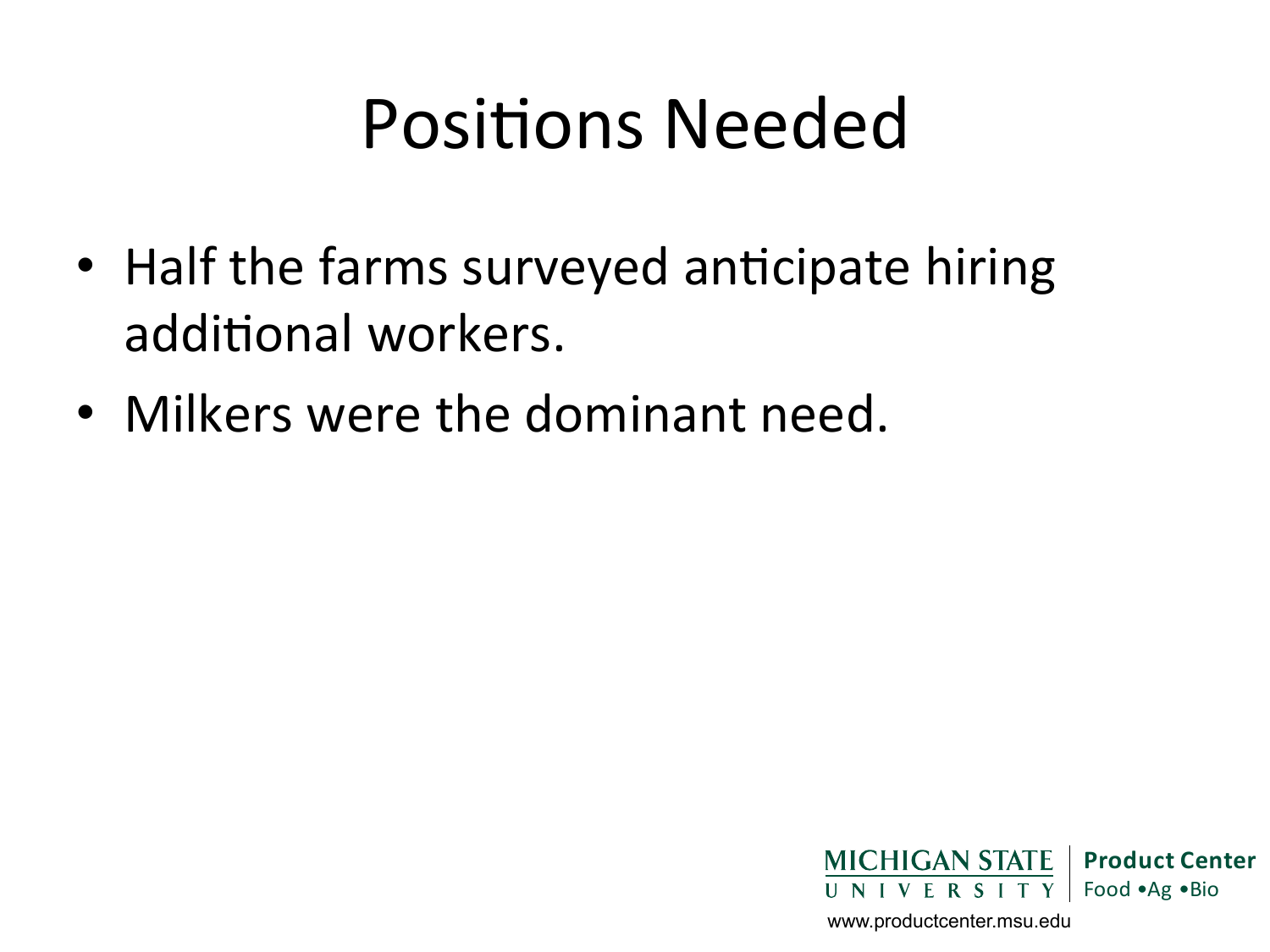## Difficulty Finding Workers

- 41% of farmers surveyed found it difficult to find workers.
- Lack of work ethic and basic life skills were the major hurdle.

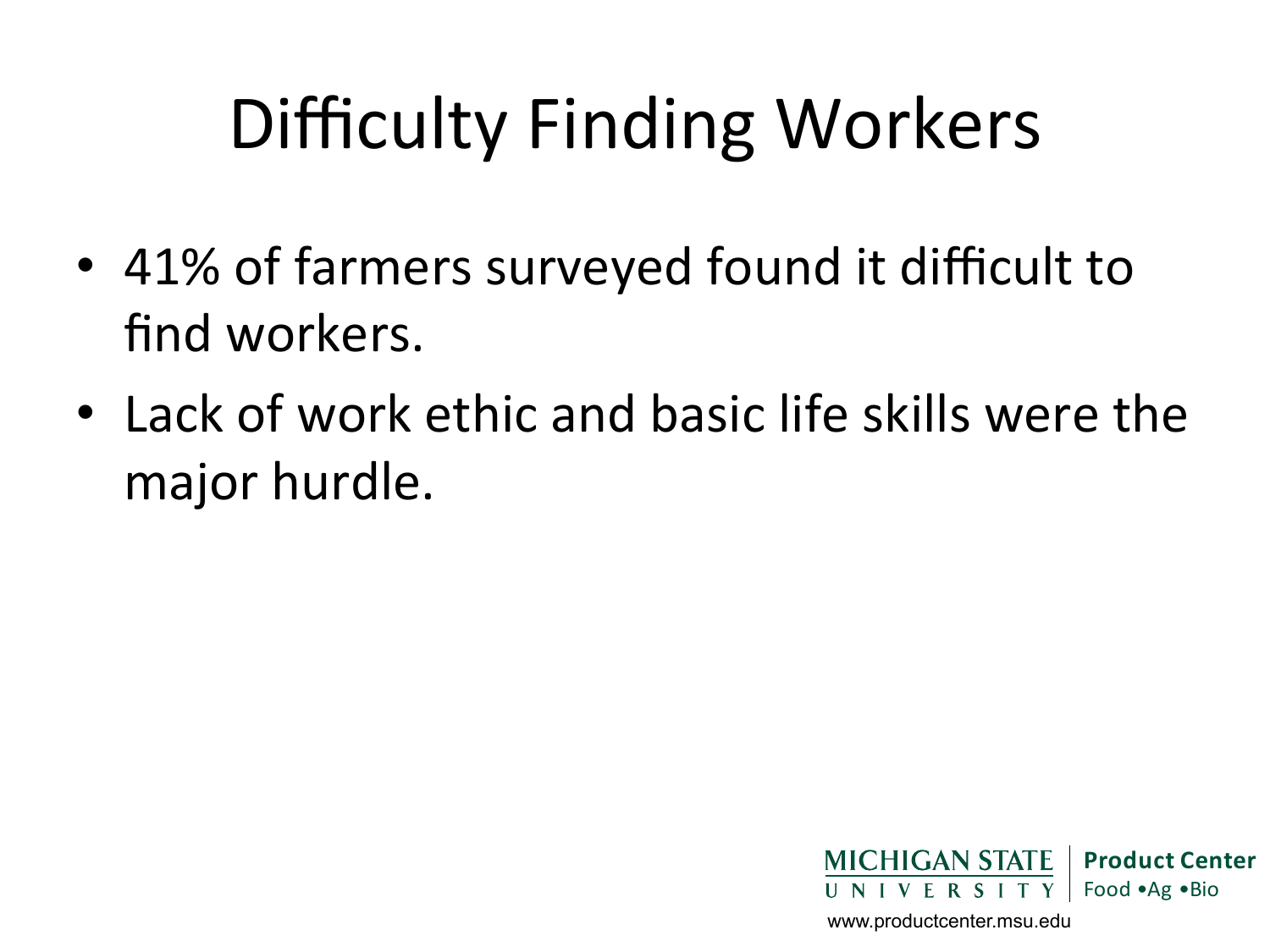## Training and Education

- Most farmers willing to train workers themselves.
- There is interest in educational programs that would not take two years to complete such as short courses that focus on a specific skill or topic.